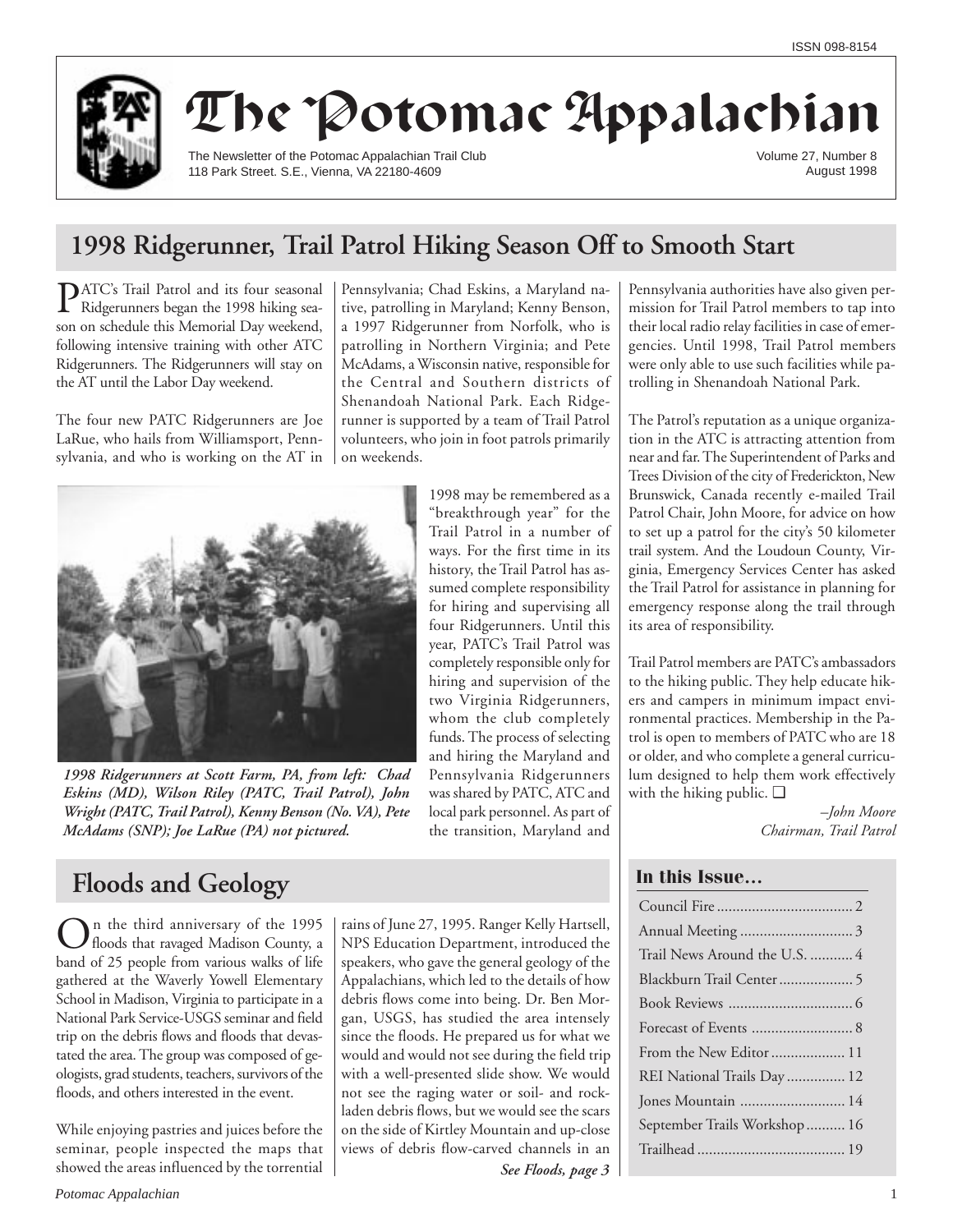## **Council Members, Chairs and Staff**

**Officers**

**President:** Sandi Marra **VP Operations:** George Still **VP Volunteerism:** Tom Johnson **Supervisor of Trails:** Peter Gatje Email: PJGatje@aol.com **Supervisor of Corridor Management:** Bob Butt **General Secretary:** Warren Sharp **General Counsel:** Randy Minchew **Membership Secretary:** Lisa Still **Treasurer:** Dick Newcomer **Recording Secretary:** Gerhard Salinger

**Sections/ Chapters Mountaineering Section:** Tony Sanders **SMRG:** Randy Rupp **Ski Touring Section:** Katherine Stentzel **North Chapter:** Steve Koeppen **N. Shenandoah Valley Chapter:** Walt Smith **S. Shenandoah Valley Chapter:** Lynn Cameron **Charlottesville Chapter:** John Shannon **West Virginia Chapter:** Jane Thompson

**Standing Committee Chairs (Council Members) Blackburn Trail Center:** Chris Brunton **Cabins:** Matt Ogorzalek **Cabin Construction:** Charlie Graf **Conservation:** Mary Margaret Sloan **Corporate Donations:** Jack Reeder **Endowment:** Bill Ladd **Finance:** Blair Staley **Hikes:** Tom Johnson **Lands:** Phil Paschall & Eric Olson, co-chairs **Legal:** Randy Minchew **Maps:** Dave Pierce **Maryland Appalachian Trail Management Committee:** Charlie Graf **Public Affairs:** Terry Cummings **Publications:** Jean Golightly **Shelters:** John Andrews **Trail Patrol:** John Moore

**Special Committees/Ongoing Activities Archives & Library:** Paula Strain **Tuscarora Trail Land Management:** Vacant **Cabin Reservations:** Marilyn Stone **Deputy Supervisor of Trails:** Rick Rhoades **Firestone Tract Management:** Vacant **Information/Sales Desks:** Marguerite Schneeberger **Internet Services:** Andy Hiltz **Land Management:** Ed McKnew **Vining Tract Management:** Howard Johnson

## **Potomac Appalachian**

**Chief Editor:** Bianca Menendez Email: bianca@moon.jic.com **Features Editor:** Joanne Erickson **Forecast Co-Editors:** Joe O'Neill Email: Joe\_Oneill@prodigy.com Angelin Tubman Email: ATubman@kpmg.com

### **Headquarters**

**Tel:** 703/242-0693 **Fax:** 703/242-0968 **Email:** WRiley1226@aol.com **24-hour Activities Tape:** 703/242-0965

### **Staff**

- **Director of Administration:** Wilson Riley (Ext. 11) Email: WRiley1226@aol.com
- **Trails Management Coordinator:** Heidi Forrest (Ext.12) Email: heidif@erols.com **Business Manager:** Regina Garnett (Ext. 15)

Email: rgarnett@erols.com **Membership/Cabin Coordinator:** Pat Fankhauser

(Ext. 17) Email: pfankh@erols.com **Sales Coordinator:** Maureen Estes (Ext. 19) **World Wide Web URL:** http://patc.simplenet.com/

## **Council Fire**

The Council held its regular meeting on<br>June 9, 1998 at the Club headquarters. A quorum was not achieved until 7:30 pm. The meeting was attended by 18 Council members, 1 Special Committee chair, 2 staff and two Club members.

A membership report was not presented since two membership databases were being brought together. It appears that PATC has over 6,100 members.

Steve Bair, a Ranger from the Shenandoah National Park (SNP), presented the highlights from the Backcountry/Wilderness Management Plan for the SNP, which is out for public comment until June 30. The Plan does not change the use of the backcountry but introduces the concept of recreation ecology for controlling access. Education of backcountry users is important and may be controlled through an Internet-based permit system. The SNP has received \$500,000 from the Natural Resources Protection Fund of the Park Service to implement the plan. PATC is commenting on the Plan along with others. Council members had questions about the use of chain saws in the backcountry when necessary, use of additional entrances for trailheads, plans for access for the disabled, access to cultural resources and the use of mountain bikes and horses.

Supervisor of Trails, Pete Gatje, announced that Kerry Snow was awarded the Vibram Volunteer of the Year Award for Maryland. Kerry has logged over 500 volunteer hours for PATC since 1994. He is District Manager for 200 miles of trail in northern Virginia and supervises 40 overseers. He writes the Trailhead column in the *PA* and works on trail crews.

The Trail Patrol has distributed more than 4000 brochures educating the public on trail use. More are to be printed. Thurston Griggs was recognized for his contributions to the Trail Patrol and the Ridgerunner program.

Marilyn Stone, chair of the Cabin Reservations committee, proposed two changes in cabins rental policy that were approved by the Council. The penalty for canceling a cabin reservation within seven days of occupancy is reduced to one night's rental at the highest rate for the reservation plus processing fee if the key is mailed out. Cabin rental privileges are reinstated immediately upon receipt of the lost key fee rather than imposing an additional one month penalty period. Both changes will take effect when the rental fees are increased as voted on last month.

The Council voted to purchase three new Pentium based computers and upgrade another so that the entire staff will have access to sufficiently powerful, networked computing. Computers excessed in this process may be donated to non-profit organizations that have need.

The Chairman of the Nominating Committee, Walt Smith, reported that much information about the issues facing the new officers of the Club has been gathered. Major issues include balancing the various activities of the Club, increasing volunteerism, and possibly changing the organization of the Club to meet the needs.

Vice President, George Still, reported that the ad hoc committee on the cabins system has held a round of discussions on changes that may be needed to the entire cabins system reservations, maintenance and construction.

The PATC offer for the purchase of the Oliphant property adjacent to the Appalachian Trail in Clarke County has been accepted. The purchase will take place in July.

David Pierce announced that the new Map G, covering areas of the George Washington National Forest, is now on sale. The new map of the AT in Maryland is at the printers.

> *–Gerhard Salinger, Recording Secretary*

**"A thing is right when it tends to preserve the integrity, stability, and beauty of the biotic community. It is wrong when it tends otherwise."**

## **–Aldo Leopold**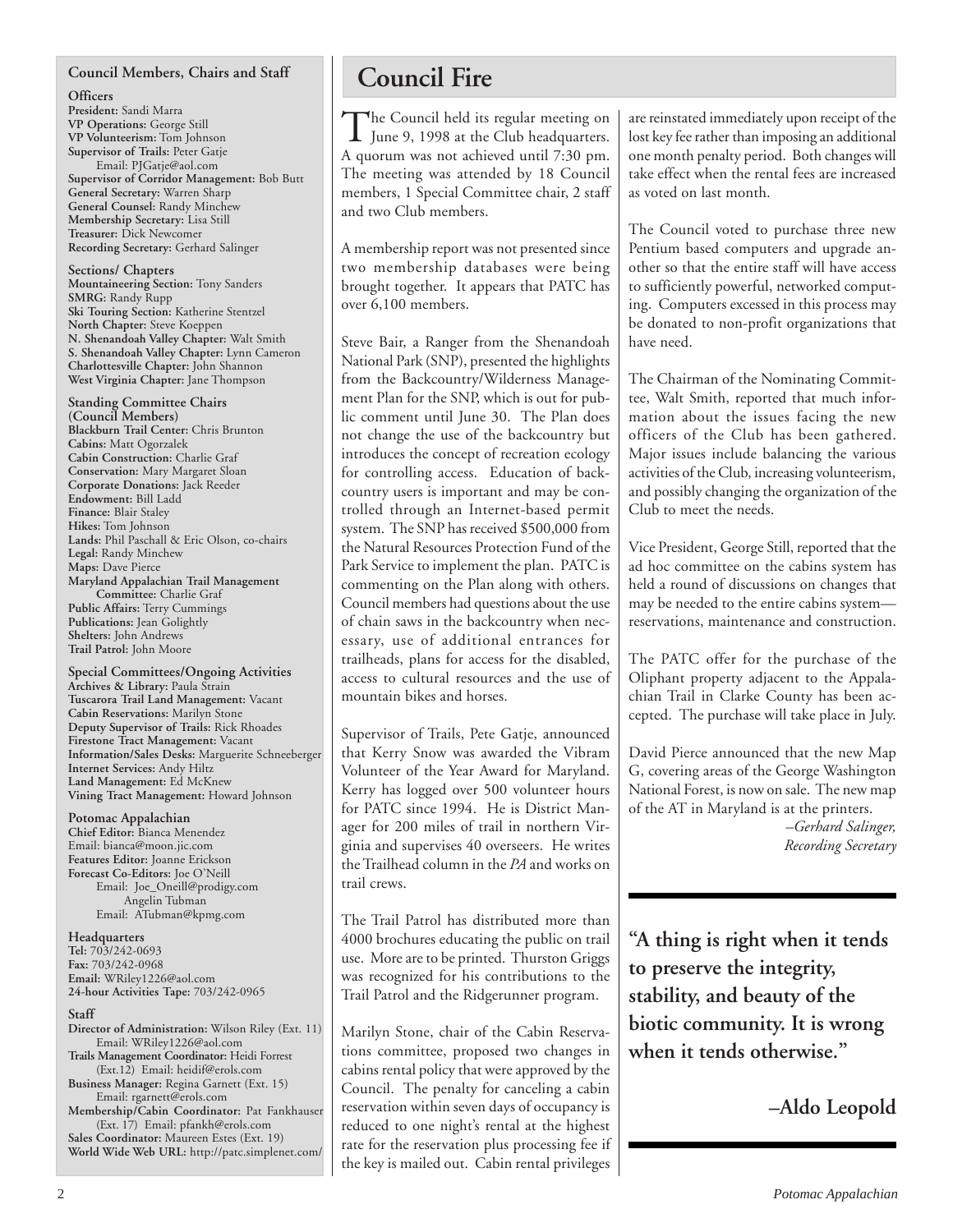## *Floods, from page 1*

unnamed tributary (locally called Canterbury Run?) that runs into Kinsey Run.

A little after 11 AM, we loaded into three NPS vans and Ben's Jeep Cherokee for the start of our field trip. The weather was mild with the prediction of a very hot and humid day by afternoon and the strong probability of severe thunderstorms. Would we see a debris flow in the making? Despite the weather forecast, the first van to fill up was the only one not air-conditioned, but it was the one with the coolers of refreshments.

With windows open and coolish air blowing in, we drove out of Madison to Wolftown and then north on Rt. 662 where we stopped at the crossing of the Rapidan River. From here we could see the many debris-flow scars on Kirtley Mountain and were told of the water height that overtopped the bridge. Back in the van we headed north to Graves Mill. We listened to three ladies, who lived in the area relive their experiences of the flood. It added realism that would otherwise have been missing. West from Graves Mill on Rt. 615, we stopped by the tributary under trees casting welcomed shade and scattered about on the ground for lunch. The NPS provided

## **Annual Meeting**

**PATC** members have found over the years<br>many ways to serve the Trail and the club —clearing brush, building waterbars, building cabins, and maintaining shelters. And now there is another way: enjoying a hot dinner, a cold beverage, catching up with old friends and making new ones. This year there is even a more important reason: helping set the future course of the club through biannual elections.

For a third year in a row, the meeting will be held at Elks Lodge 2188 located at 8421 Arlington Boulevard in Merrifield, Virginia, November 6th from 6:30 pm to 10:30 pm. Various club activities and committees will set up "booths" to demonstrate what they have done during 1998 and what they have planned for 1999.

Penciled in for the evening's entertainment is the Opus String Quartet featuring local violinist and PATC member Laura Horstkamp of the George Mason University Symphony Orchestra. A buffet dinner will be provided by the Elks Lodge, as will a cash bar of beer and wine.

Club members who want to attend the meeting only for club business and the election are very welcome and may do so at no charge simply by not signing up for dinner and not eating. The business portion of the meeting will begin at 8:30. We hope to see you all there!

To reach the Elks Lodge #2188 by Metro, simply take the Orange Line to Dunn Loring Station. Shuttle drivers will meet you at the South parking lot to deliver you to (and bring you from) the dinner. Drivers will find the Elks Lodge on the south side of Route 50 (Arlington Boulevard) between Gallows Road and Prosperity Avenue. From the Beltway take the Arlington Boulevard Exit (exit 8) West.

DO NOT FORGET TO MARK YOUR CALENDARS for this important event and look to the next issue of the P*otomac Appalachian* for more details and a sign-up sheet. If you have any questions please contact Caren Rothstein 703/560-1361 or Lisa Still 703/ 425-3884.

> *–Lisa Still, Membership Secretary*

birds, snakes, or other wildlife visible. Ben Morgan, assisted by doctoral candidate Scott Eaton, remarked that this splendid growth of greenery had sprung from desolation to 10 feet or more in just three years. Hidden among the greenery were boulders from a foot in diameter to one roughly 12 feet on an edge and estimated to weigh over 230,000 pounds. These granitic rocks are part of the Pedlar Formation and are easily identifiable by their large, rectangular crystals of feldspar. Most had been moved some distance by the debris flows which were particularly rampant in this water course. As we gained elevation, there was an unusual, moderate breeze that came down the ravine and dark clouds overhead seemed to portend the predicted afternoon thunderstorm. Being in a gully with a notorious past did nothing but make us feel uneasy. Would we be news in Sunday's paper?

Ben led us down a steep, rocky bank, across the little stream, and then up a steeper, barren rock outcrop that was at an abrupt bend in the stream. From this high view point we could look both upstream at the source of the debris flow and downstream to see its destructive results. He told us that this was, as far as he knew, the location of the greatest superelevation of a debris flow in the continental U.S. Was this the biggest and best of the debris flows? "No," Ben replied. "The recent downcutting exposed several buried debris flows, the oldest of which was carbondated to be about 35,000 years old."

*See Floods, page 4*



*The debris flows emerged from steep ravines and spread widely over more gently sloping broad surfaces at valley bottoms. Note the line of trees in the background—all trees in the path of the debris flow were uprooted, stripped of their bark, branches and leaves and carried into streams and rivers where they became battering rams against buildings and bridges.*

cold drinks and bottles of water for lunch and the hike.

After lunch, we started up the tributary without a well-defined trail, through young locusts, vines, weeds, and boulders of all sizes. Strangely, there was no poison ivy, and no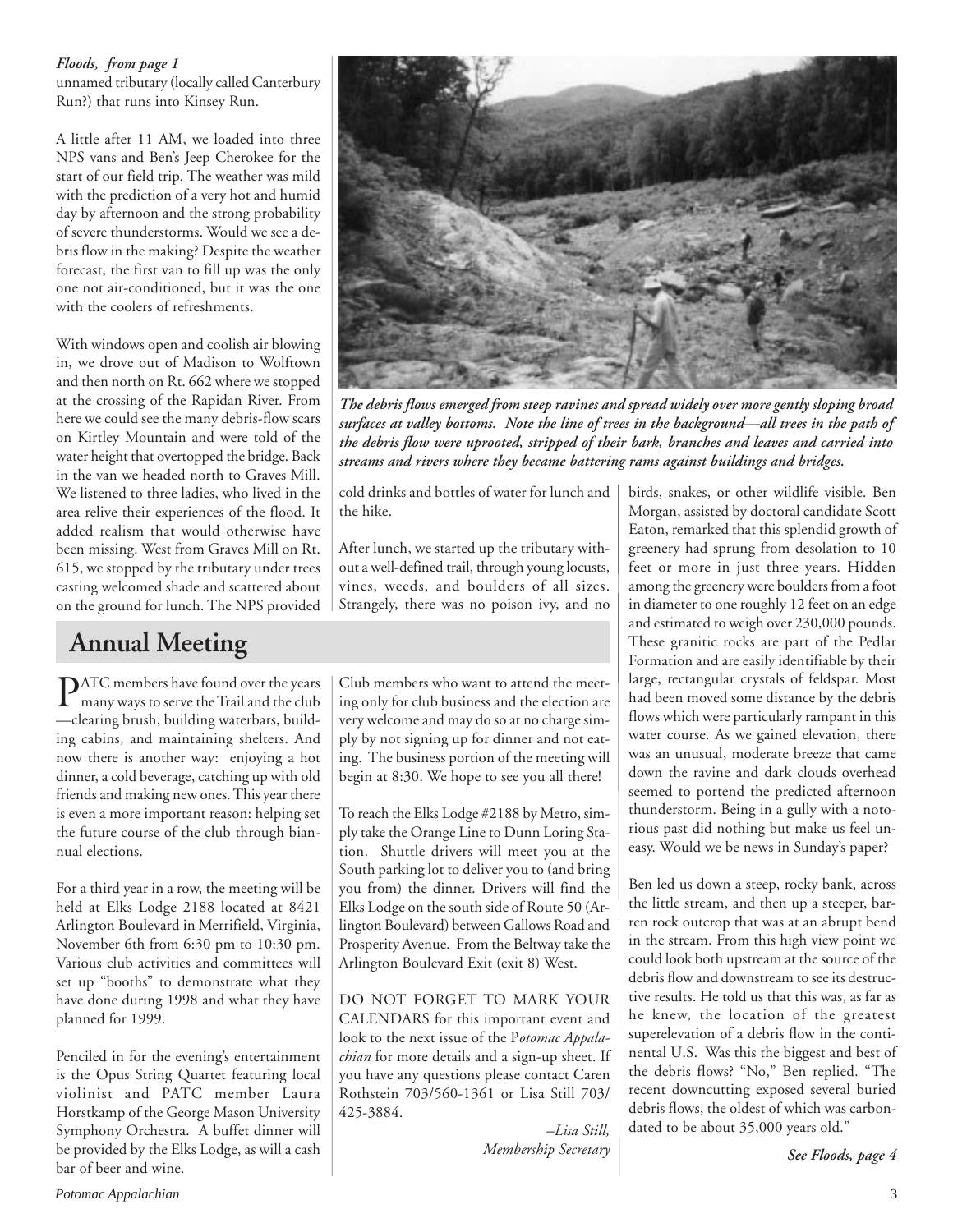## **Trail News Around the World**

In a ceremony on February 11, New York<br>Governor Pataki and New Jersey Governor<br>With the contract of the contract of the contract of the contract of the contract of the contract of the contract of the contract of the contra Governor Pataki and New Jersey Governor Whitman announced the stunning results of a thirteen-year campaign to preserve 14,451-acre Sterling Forest. Eighteen times larger than Central Park, it is the largest addition to the New York State Park system in 50 years. (*Trail Walker*)

Starting next year, the National Park Service will begin an experimental four-year project to bring the Elk back to the Great Smoky Mountains National Park. Elk have not lived in the Smokies since the mid-1800s, when logging and hunting drove them from the area. Plans will begin with a feasibility study on habitat done at the University of Tennessee. The project will cost \$300,000 to \$400,000 and will be entirely funded by private donations. The elk will be tracked by radio collars, which will tell researchers what habitats they favor and will measure mortality. Recent elk reintroductions in Michigan, Pennsylvania, Arkansas and Wisconsin have been successful. (*Appalachian Trailway News*)

The Appalachian Trail Conference has asked Congress to approve about \$7.5 million for the AT land-protection programs of the NPS and U.S. Forest Service in each of the next two federal fiscal years - if it decides not to give the funds in one lump sum this summer. The entire \$15.1 million will be used to put the last 33 miles of the AT in public own-

## *Floods, from page 3*

Satisfied that we had seen the best of the worst, we headed back to the schoolhouse for the windup of the seminar. The rain didn't materialize, and a soothing breeze continued on the drive back. In the air-conditioned lecture room, with cold drinks to hydrate us, we heard that it takes about 4" of rain an hour to produce the conditions for the hundreds of debris flows mapped in the Madison County area after the 1995 event. Of what significance is the rare occurrence of a debris flow to the average hiker? Ask Laura Loritz or Joseph Tinker who were in the heart of the heaviest rain and barely made it out alive ["And it Rained," The *Potomac Appalachian*, June, 1998]. ❑

*–Carl G. Bock*

ership. Full final funding for the AT was near the top of the Clinton administration's proposal earlier this year. The House and Senate appropriations committees' leaders have reacted positively toward a lump-sum approach, but no decision is expected before June. (*Appalachian Trailway News*)

In December 1996, *Wireless Magazine* cited a letter sent from Tom Wheeler, president and CEO of Cellular Telecommunications Industry Association (CTIA), to President Clinton. In the letter, CTIA identified the NPS as a key problem in its efforts to erect antenna on federal lands. The letter accused NPS of trying to involve the park-visiting public in decisions about how to deal with requests for siting towers within national parks. The Telecommunications Act of 1996 requires federal agencies to establish guidelines for siting towers on federal lands. Most federal land-management agencies interpreted this to mean developing criteria that would utilize existing infrastructure and minimize impact. This, in turn, could mean denying a tower request, if doing so was in the best interest of the national park or forest. NPS leadership is currently preparing guidelines on the towers. (*American Hiker*)

In September 1997, the Sporting Goods Manufacturers Association (SGMA) presented a challenge to the American Hiking Society: it offered to match, dollar for dollar, up to \$50,000 for every donation to the National Trails Endowment made by AHS members. AHS members more than met the challenge, contributing \$53,000 to secure the match. All of the money will be deposited into the permanent endowment to grow for future years. The SGMA funds have attracted nearly \$300,000 in grant requests for this first year. (*American Hiker*)

Environmental psychologists determine the office worker who has a view of trees and grass has less feeling of pressure and higher levels of job satisfaction than his friend who has no view. Mankind is genetically wired to appreciate open and wooded landscapes. These studies, partially funded by the U.S. Forest Service, which has not yet begun to apply the findings to their policies, are of great interest to the travel industry, and should be to all conservationists. "Nurture by nature" (*Condé Nast Traveler,* May 1988, pp. 130, 132)

Representatives of more than 100 trans-frontier conservation areas (TECAs), also sometimes called Peace Parks, met in South Africa this winter to discuss the problems of managing one park in two different countries, and the solutions that have been worked out. Particularly interesting is the list of the variety and relative costs of projects in the TECAs. (Africa Environment and Wildlife, V.6 no. 2, March-April 1998, p. 14-15) ❑

*–Lynn Witwer, PA Staff*

## **Trail Patrol Through-Hiker Submits Ultimate Trip Report**

Trail Patrol member Andrea Dollar re-<br>
cently submitted the "ultimate trip report" when she completed a 15-day stint from Rockfish Gap to Pine Grove Furnace State Park in Pennsylvania. Andrea is through hiking from Springer Mountain, Georgia to Mount Katahdin, Maine. She reported on trail conditions and activity along PATC's 240-mile section of the AT.

Hiking steadily from May 31 to June 16, with only one day off, Andrea reported meeting numerous north-bound through-hikers and several heading south from Maine. She also met Virginia Ridgerunner Kenny Benson at Sam Moore shelter, near Bear's Den hostel and Maryland Ridgerunner Chad Eskins at Pine Knob shelter. Andrea noted no problems on the trail but commented on the unusually lush vegetation caused by this spring's heavy rains and unusually early Spring.

Andrea is also a member of PATC's Shenandoah Mountain Rescue Group. ❑

## **Do you Know??**

One of these places is NOT adjacent to the Appalachian Trail: Highacre, High Knob, High Point, High Rock, High Top. Which one is it?

Answer on pag e 18.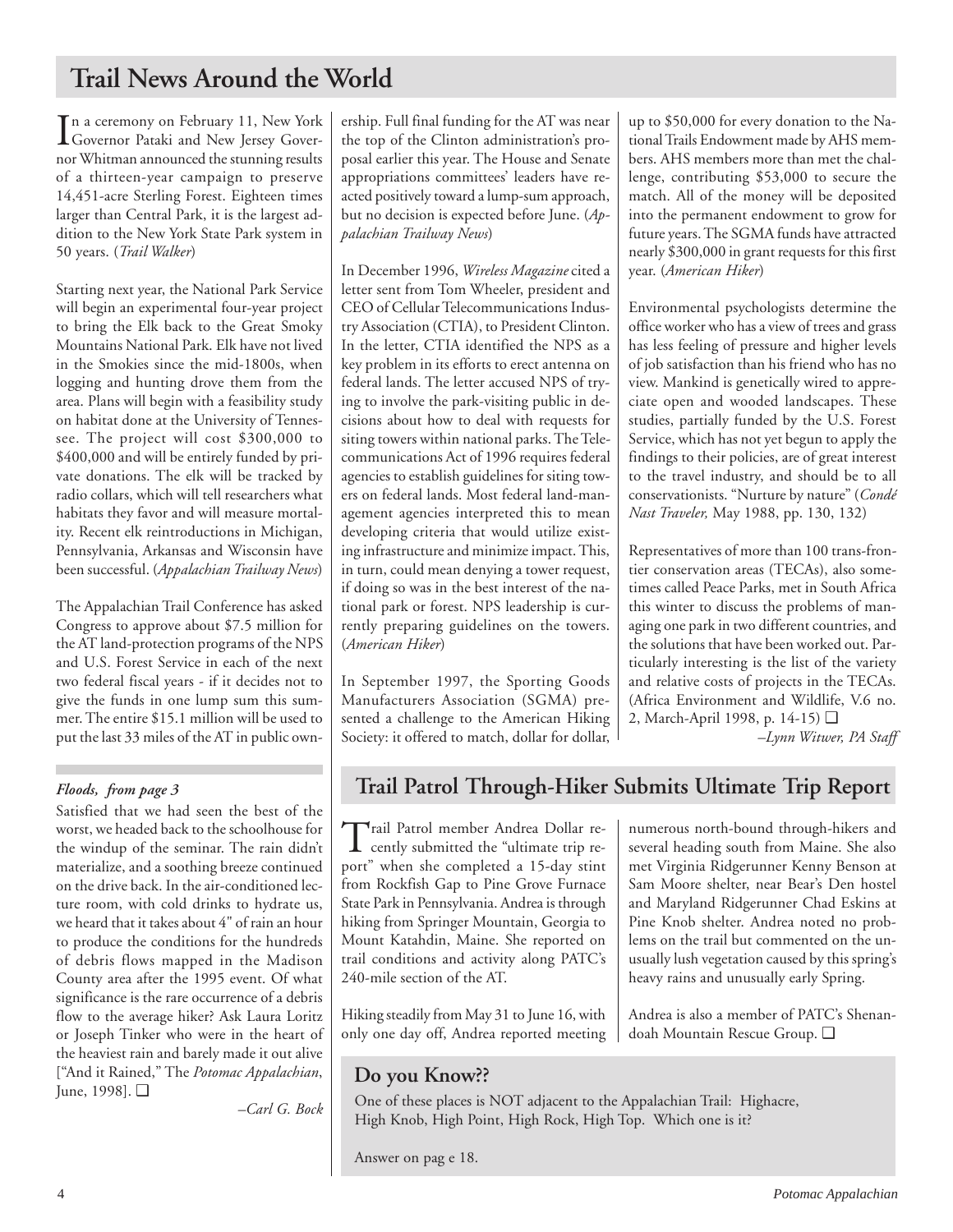## **Blackburn Trail Center Needs Your Help**

Near the top of the Blue Ridge, separating Jefferson County, West Virginia, and Loudoun County, Virginia, (about an hour-and-a-half from downtown DC) rests one of the best kept "secrets" of the Potomac Appalachian Trail Club: the three-building Trail Magic-dispensing complex known as Blackburn Trail Center.

This, more than any other single location along PATC's 210 miles of Appalachian Trail, is where the club meets the through-hikers who bring the AT to life. Men and women like "Too Obtuse", "Critter", "Skiddah" and "Old Man River" stop here on their way from Georgia to Maine (or vice versa) for a chance to clean up in the solar shower, to arrange mail drops from the pay phone, to sleep indoors on a mattress near a wood stove (not so important this time of year), to check the register to see which hikers are ahead of them and who is still some days behind, and to swap trail tales and "heads up" information with hikers heading the other direction. During the peak season, Blackburn truly becomes one of the trail-linked "communities" envisioned by Benton MacKaye, providing an overnight home to up to ten or more long-distance hikers each night.

But as anyone who has visited Blackburn within the past couple of years knows, the old Lodge has seen better days. Foundation logs for the kitchen addition had rotted away and the once proud, straight, roof line rippled and sagged under the weight of long decades.



*New kitchen under construction*

Without quick corrective work, this jewel in PATC's cabins crown would soon molder away and be lost to future generations of hikers.

Beginning March 1, 1997, that restorative work got underway. Organized by "Trail Boss" Chris Brunton and led by "Straw Boss" Bruce Clendaniel, volunteer groups of up to 30 people have met every other weekend to give the venerable trail center more than just a face lift. A weekend of delicate sledge hammering resulted in the complete removal of the old kitchen, the contents of which were transferred 15 months ago to a "temporary" kitchen set up in a walled-in portion of the

wrap-around screened porch. In its place has risen a true marvel of trail engineering.

Picture this: A new, much larger, two-story addition has been built upon a solid concrete foundation. Inside, one finds a well-lighted kitchen with gray tiled floors, hand-built cabinetry and countertops, a wood stove for heat and two gas stoves for cooking, and a dining area for 20 volunteers. Upstairs await two brand new, well-insulated, hardwoodfloored bunk rooms, which can sleep 20. Outside, the durable block wall is getting faced with natural stone for that "just-risenfrom-the-mountain" look that all the bestdressed trail centers will be sporting this season.

As of July 25 of this year, this new kitchen was finished and fully-functional, marking an important milestone in this multi-year project. But much yet remains to be done. PATC stone-tamer Bill Ladd is only about half finished with the outside rock work. The wrap-around screen porch needs to be extended along the new addition, a new roof still needs to be built OVER the old roof, which will then be removed (how's that for a trick?), and the existing stone chimney needs more height to properly draft over the higher roof line.

*See Blackburn, page 6* Volunteers of all kinds are desperately sought to help complete this work. NO EXPERI-ENCE is necessary for someone to become a valued member of the renovation crew. Tools



*Blackburn Trail Center in all its glory*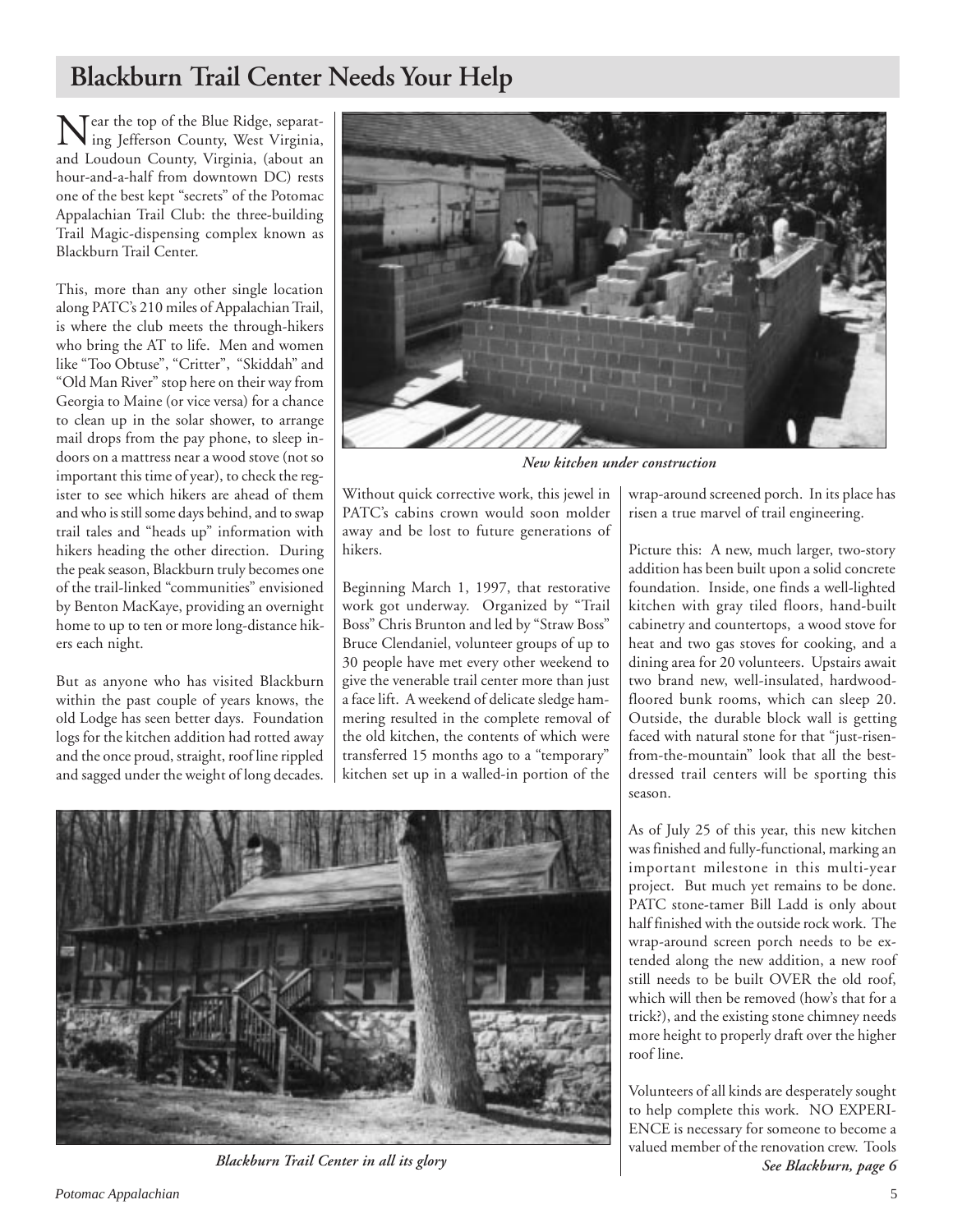## *Blackburn, from page 5*

and training are provided to anyone willing to learn, and non-skilled activities abound for men and women who don't know (and don't want to know) a drill bit from a backpack.

## **Book Reviews**

De Hart, Alan. *West Virginia hiking trails; Hiking the Mountain State*; 2nd ed. Adirondack Mountain Club, 1998. 329p. 28 maps, index. \$16.95 paper.

A revised guide to West Virginia trails, written by a North Carolina professor of history and outdoor recreation who has prepared guides to foot trails in half a dozen Eastern states, is now available.

Alan De Hart, who was born in West Virginia, describes 2,029 miles of foot trails in West Virginia, the shortest of which is the 86-yard-long Garden Trail of the Five Senses in Charleston for the visually impaired. The five longest trails within the state are the Allegheny Trail (300 mi.), Greenbrier River Trail (75 mi.), Tuscarora Trail (66 mi.), North Branch Trail (58 mi.) and Kanawha Trace (32 mi.). The author does not include the American Discovery Trail, whose 265 miles are on West Virginia "back roads and other trails."

Since about half of the state's trails (941 miles) are on national forest lands, the book starts off with hiking descriptions of trails in the six districts of the Monongahela National Forest and the two trails that cross over into West Virginia from the George Washington National Forest in Virginia. The chapter on trails in national parks devotes more space to the history of the Appalachian Trail (with emphasis on the New England aspects perhaps due to the publisher's influence?) than to describing the 25.1 miles in two sections of the AT that fall in West Virginia. The mile of AT in Harpers Ferry National Historic Park is described under its old name, the Cliff Path.

Other chapters describe trails in state parks and forests, those built by counties or municipalities, and trails on private property that the public may use. The Allegheny Trail, having been built by volunteers on public as well as private property, is included here. There may be a few omissions: the 1.5 mile Nature Trail in Bethany College Woods which I hiked as a student is omitted, but perhaps it has been abandoned in the years since I left college. There's no mention of our recent "Tuscarora Trail" guide, though the "Big Blue Trail" guide is named. A proofreading error has the Potomac Appalachian Trail Club hours of business as 14 hours long Mondays through Wednesdays. The index pages precede the 38 maps of national forest tails, an unhandy location.

Is there in this club a heart so dead that it doesn't quicken at the thought of making trail magic happen? Here is an opportunity to do something that can be shown to one's children and grandchildren with pride—a chance to make possible a respite for every through

hiker for generations to come.

But these criticisms are insignificant and should not halt purchase of the book by hikers wanting to extend their territory beyond two hours' driving distance from town. ❑ *–Paula Strain*

Marshall, Ian. *Story Line: Exploring the Literature of the Appalachian Trail.* Charlottesville, VA. University Press of Virginia, May 1998. 284p. \$55; \$19.95 paper.

The title echoes Chatwin's "Song Lines," and the text has Chatwin's theme: how man interprets the natural world. Chatwin writes of travel in the Australian outback; Marshall writes of nature in the Appalachian Mountains and how other writers reacted to it.

Marshall is a section-hiker of the Appalachian Trail (AT) with the trail name of "Evergreen." Beginning in the 1970s and expecting to complete the last 250 miles this year, he tells only casually and occasionally about his trail experiences because his attention, and ours, he hopes, should be focused on books that describe some aspect of the Appalachian Mountain experience. Only two of these books (Dillard's *A Pilgrim at Tinker Creek* and Ginsberg's *Howl and Other Poems*) come from the era the AT was built. The author interprets the reaction of Gov. Spotswood's crossing of the Appalachians at Swift Run Gap; he finds a reason why Bartram turned back from exploring the western Great Smokies; and he explains how Hawthorne, in some short stories, and Robert Frost in his poems, used both man and nature to reflect on both. Some of this post-deconstructionist literary For information, or to take part, phone Chris Brunton (703/560-8070) or Bruce Clendaniel (410/820-7550). The next scheduled Blackburn trip is August 8, and every two weeks thereafter. ❑

> *–George Still, VP Operations*

criticism will be hard going for those of us who read more for pleasure than philosophic problem-solving. Other parts, such as the discussion taking place during a 10-day hike through Maine's Hundred-Mile Wilderness on Thoreau as a leading nature writer, will interest even the least philosophic.

Should you buy the book? You will be dissuaded if I warn of terms only a professor of English would use (which the author is, from Pennsylvania State University at Altoona): geopiety, ecofeminism, ecocriticism and the barely familiar synecdoche. However, you will want to buy the book if I mention that the Bear Mountain to Katahdin chapters don't have any of those terms and should interest most readers and that all the chapters have bits of unexpected delight, such as the comparison of the pleasures of reading and backpacking. It's your call. *Story Line* is a unique contribution to the expanding literature of the Appalachian Trail. ❑

*–Paula Strain*

## **Potential Congressional Budget Cuts for the Environment**

The Fiscal Year 1999 House Budget resolution, passed in the House on June 5th, contains provisions to cut nearly \$5 billion over the next five years from spending for Natural Resources and the Environment. This includes cuts in the Land and Water Conservation Fund. The Senate also passed the resolution, with some changes in language. The resolution has gone to conference. The Senate version does include a provision for potential increased spending for reauthorization of the Superfund, which facilitates cleanup of hazardous waste. More information to come as the situation develops.

> *–Bianca Menendez Editor*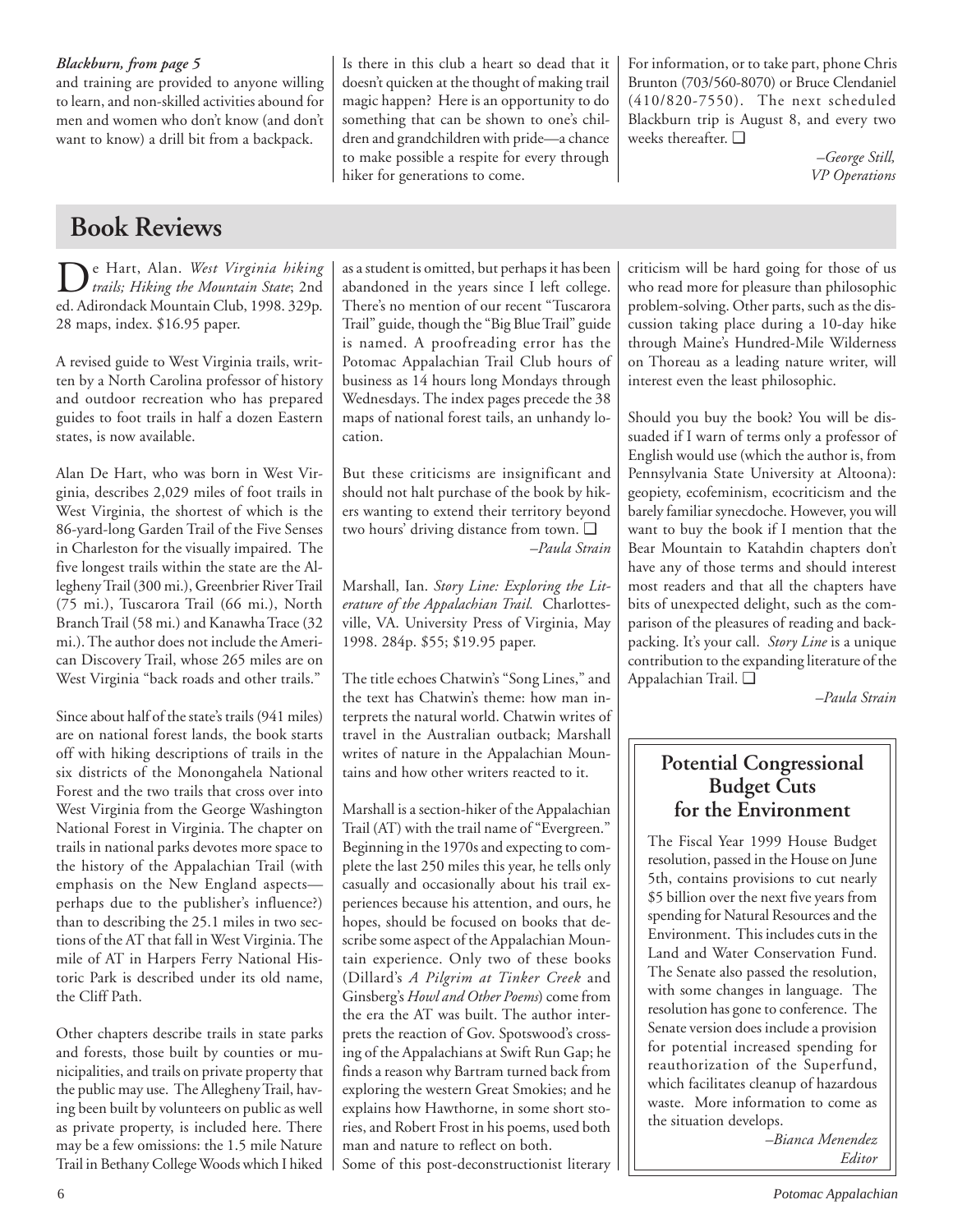## **Family Weekend Program**

Longer-term PATC members may recall<br>how the club used to hold annual events geared towards families and children—the famed Massanutten Weekends. The events featured games, hikes, camp cooking and other outdoor activities which helped young families bond with their children in our great outdoors.

But many years have passed now since PATC last sponsored this type of family program. Many Club members have said that the time for reviving this event is long overdue; others say the Club-wide interest in this activity no longer burns bright.

We intend to find out which case is true. We believe club members want to share their natural heritage and love of the outdoors with their children, to help reinforce the love of nature that will nourish the next generation of hikers.

Please join us with your children at PATC's Family Weekend, September 19 and 20 at Bear's Den Hostel near Bluemont, Virginia. PATC will provide a Saturday dinner, a Sunday breakfast, and snacks for the kids during the day. Activities, hikes, crafts, music and storytelling are just some of the things on tap to entertain and educate young and old alike.

Please bring your boots, bring a tent, and bring a willingness to share the outdoors with

## \_\_\_\_\_\_\_\_\_\_\_\_\_\_\_\_\_\_\_\_\_\_\_\_\_\_\_\_\_\_\_\_\_\_\_\_\_\_\_\_\_\_\_\_\_\_\_\_\_\_\_\_\_\_\_ Phone: (Home) \_\_\_\_\_\_\_\_\_\_\_\_\_\_\_\_\_\_\_\_\_\_\_ (Work) \_\_\_\_\_\_\_\_\_\_\_\_\_\_\_\_\_\_ Email: #Adults \_\_\_\_\_\_ #Children age 13 and up \_\_\_\_\_ #Children under 13 \_\_\_\_ Dinner ? Breakfast? Won't join the meals Dietary Restrictions: Desired Activities: Hikes\_\_\_\_\_ Games \_\_\_\_\_ Crafts \_\_\_\_\_ Other

Address: \_\_\_\_\_\_\_\_\_\_\_\_\_\_\_\_\_\_\_\_\_\_\_\_\_\_\_\_\_\_\_\_\_\_\_\_\_\_\_\_\_\_\_\_\_\_\_\_\_\_\_\_\_\_\_

Name:

Please enclose a check to cover meal costs. #Adults + #Children 13 & up x \$7, #Children under 13 x \$4. Make check payable to Potomac Appalachian Trail Club or PATC.

**Family Weekend Sign-up Sheet**

your children. PATC will try to supply the rest. If this type of event is of interest to you and your family, but you are unable to attend, please phone or e-mail with your support and/or suggestions so that we may properly gauge the level of interest in this clubwide. As with all Club activities, it is the level of membership support that governs the survival of family-oriented events.

It costs nothing to attend the Family Weekend and families not planning to join in the meals may attend free and not eat, but there is a fee to those planning to partake in the meals to cover the cost of the food provided. The cost for Dinner and Breakfast is \$7 for both meals per adult and per child age 13 and older, \$4 per child below age 13. Please clearly note any dietary restrictions or food allergies on the sign up sheet provided above.

Please note that this is a family event, and is not available for adults without children nor is it a baby sitting service to watch over children dropped off by parents who are not staying.

To take part, please mail the completed signup sheet to: PATC Family Weekend, 118 Park St., SE, Vienna, VA 22180-4609, or simply drop it off at Club headquarters. Sign-ups must be received by September 5. Because PATC will be purchasing food and supplies in advance, refunds for cancellations may not be given.

For additional information, please phone Lisa Still at 703/425-3884 or e-mail Stills2@ AOL.COM. ❑



## **Donations**

 $\sum$ ur heartfelt THANK YOU to those members who have given additional donations<br>with their dues renewal fee to the individual funds listed below. Our mission of pro-<br>with the individual property of the individual property tecting the Appalachian National Scenic Trail and side trails throughout Virginia, West Virginia, Maryland, and Pennsylvania, is assured through generous donations from you. It also helps greatly to insure that these protected trail lands can be enjoyed by future generations.

## **Donations received in June**

Funds: G - General; T - Trail Lands; S/C - Shelters, Cabins, Cabin Lands; HQ - Headquarters Capital Repair; E -Endowment

| Robert L. Asher                     |     | Lynn and William Limpert            | G |
|-------------------------------------|-----|-------------------------------------|---|
| Dennis M. Barry                     |     | Robert E. Livezey                   |   |
| <b>Dudley B. Gaines</b>             |     | Jeanne O'Neill and Robert P. Parker |   |
| Charles and Barbara Hardy           | S/C | Somers H. Smith, Jr.                |   |
| Douglas Hill and Marguerite Bradley |     | Richard G. Worth                    |   |
| Andrew Jacques and Susan Darrow     |     |                                     |   |

A special thank you to the Community Service Coordinator, Phil Lynch and the students of The Chelsea School, Silver Spring, MD, and to the Wanderbird Hiking Club for their generous donations to the General Fund.

*–Pat Fankhauser, Membership Coordinator*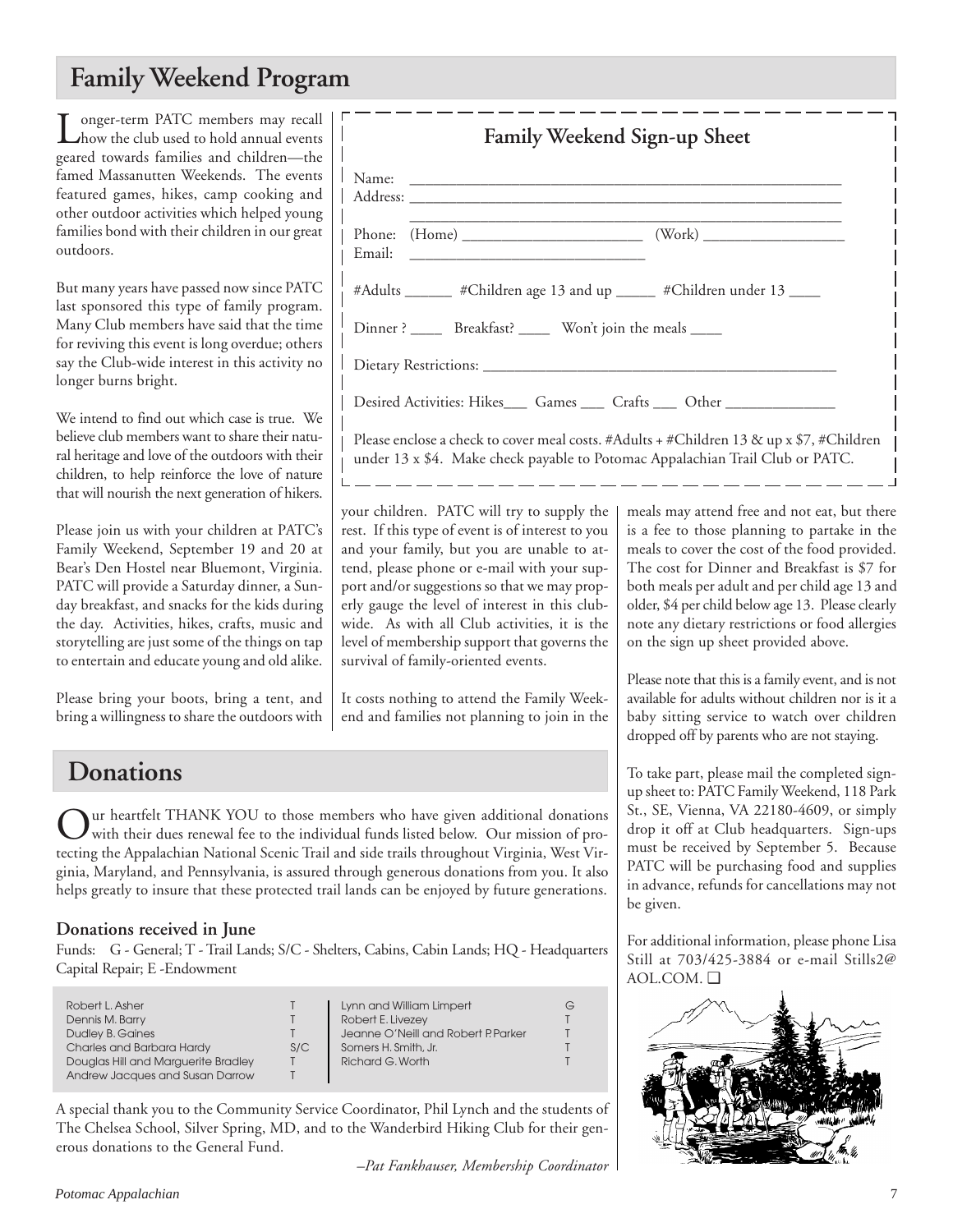## **Charlottesville Chapter**

The Charlottesville Chapter hikes every Saturday, summer, winter and in between. Hikes are about 8 miles. Trail maintenance is usually done on the last Saturday of the month. Meet at Sprint parking lot, 2307 Hydraulic Road at 9 a.m. with food and water for the day. We hike trails in the Southern, Central and occasionally Northern Districts of Shenandoah National Park, and in George Washington National Forest. INFO: Jere Bidwell 804/295-2143, John Shannon 804/293-2953 or Lois Mansfield 804/973-7184.

### **North Chapter**

The North Chapter conducts a work trip on the AT on the first Saturday of each month, a hike on the second Saturday, and a work trip on the Tuscarora Trail on the third Saturday. On the first Saturday of the month, members may stay overnight (reservations required) at Hermitage Cabin after a day's trail work. Dinner, breakfast, camaraderie, and good conversation available. INFO: Charles Irvin 301/447-2848, or Steve Koeppen 410/756-2916.

## **Northern Shenandoah Valley Chapter**

The Northern Shenandoah Valley Chapter sponsors hikes in national and state parks and forests

## KEY to Forecast Activities

**All events are marked for easy identification.** Late changes or cancellations are listed on the weekly information tape (703/242-0965) which is updated on Wednesday evening for the following seven days. The Forecast can also be found on PATC's Web site at http://patc.simplenet.com/ forecast.html

- ` **Hiking Trips**
- **然 Backpacking Trips**
- } **Trail Work Trips**
- **Cabin Work Trips**
- ❖ **Special Events**

## **Meetings**

## **R** Cross-Country Skiing

**Note to all hike leaders:** Please ask nonmembers on your hike if they would like to join PATC, then get names and addresses so a club volunteer can send them information packets. Thanks!



## **Chapters**

in the Shenandoah Valley vicinity, open to the public, on a monthly basis except during the winter. Hikes are posted in the **Forecast.** Other activities are in the NSV Chapter Newsletter. For further information contact Walt Smith, 540/678-0423.

### **Southern Shenandoah Valley Chapter**

See **Forecast** for work trips and hiking events sponsored by the Southern Shenandoah Valley Chapter. Most trips meet in Harrisonburg at the Cloverleaf Shopping Center at 8:00 a.m. Hikers from the DC area should allow about 3 hours to get to our region. INFO: in Harrisonburg, call Suzanne 540/269- 4341; in Staunton or Waynesboro, call Vernon 703/ 886-9218, or Doris 540/885-4526.

### **West Virginia Chapter**

Chapter meeting at Highacre on the first Wednesday of the month; see **Forecast** for up-coming activities. For further information on chapter activities or to receive the chapter newsletter contact Jane Thompson 301/ 865-5399.



### **Ski Touring Section**

The Ski Touring Section has served since 1974 to introduce Washington area residents to crosscountry skiing and to provide cross-country skiing opportunities to experienced skiers. The Section sponsors winter weekend ski trips for all levels of skiers to nearby mountains in Maryland, West Virginia and Pennsylvania, as well as periodic social events year round. INFO: Katherine Stentzel 703/781-3249.

### **PATC Midweek Hikes**

PATC's **Vigorous Group** hikes 8-10 miles at a fast pace; and the **Easy Hikers** hike 5-8 miles on trails with little elevation change. See below for scheduled trips; check the weekly tape (703/ 242-0965) on Thursday or Friday for any changes or additions.

### **Other Clubs' Hikes**

Capital and Wanderbirds hike on Sundays, traveling by bus and leaving from downtown, with suburban stops as well. Center Club, Northern Virginia Hiking Club and Sierra Clubs hike on both Saturdays and Sundays using carpools, which often leave from a suburban Metro stop. Schedules are available at PATC Headquarters and are published in area newspapers on Fridays.

## **August**

## **1 (Saturday)**

#### **DEADLINE - September Potomac Appalachian Headquarters, Vienna, VA**

5:00 p.m. All items for the next issue of the PATC newsletter must be submitted on disk if possible to headquarters, or via email or email attachment to bianca@moon.jic.com. Allow one week for postal service delivery.

### **1 (Saturday)**

### ` **HIKE - Vigorous Hikers**

In the morning a 12-mile hike on Tuscorara/ Massanutten/Indian Grave Ridge Trails. In the afternoon, 12 mile float/paddle on Shenandoah River back to cars. Limit is 20 people. SASE and \$20/person deposit to leader by July 20th (estimated total cost \$22-25) - Cliff Noyes, 8117 Blairton Road, Springfield, VA 22152. INFO: Cliff Noyes 703/451-5181.

#### **1 (Saturday)** }**TRAIL WORK TRIP - South Mountaineers Appalachian Trail, MD**

Join the South Mountaineers Trail Crew for their 5th Anniversary work trip. The Crew originated on August 3. 1993, performing tread repair at Gathland State Park. This year's agenda a bit iffy at press time. Candles, cake, tools and humidity provided; bring a lot of water, lunch, and gloves. INFO: rbcanter @erols.com or Rick Canter 301/924-4942.

### **1 (Saturday)** }**TRAIL WORK TRIP - Stonewall Brigade VA-WV border**

Help us open a new trail in Racer Camp Hollow in West Virginia. Call Wil Kohlbrenner 540/477-2971.

## **1 - 2 (Saturday - Sunday)**

#### }**TRAIL WORK TRIP and Charlie's Annual Corn Roast North Chapter Appalachian Trail, PA**

Meet at US 30 and PA 233 at the parking lot of Caledonia State Park. Departure 9:00 a.m. sharp. Corn roast following the work trip. RSVP no later than Monday, July 27. INFO: Charlie Irvin 301/447-2848.

## **1 - 2 (Saturday - Sunday) WORK TRIP - Tulip Tree Cabin Shaver Hollow, VA**

The walls are up to 5' high now. Only one more course of logs and we can cut out the windows and doors. It won't be long now before we're ready to put the second floor joists in. Hopefully, we will be putting rafters up before the winter is over. Join us in the woods to work on this primitive log cabin that we are building from the ground up. We are doing all the work with primitive hand tools just like the pioneers did it. INFO: Charlie Graf 410/757-6053.

### **4 (Tuesday)**

#### ` **HIKE - Vigorous Hikers Great North Mountain, VA/WV Border**

A 17-mile hike with about 3400' of elevation gain includes climb to Sugar Knob Cabin, descent on beautiful Peer Trail, a climb up Pond Run and a visit to the dramatic Big Schloss castle-like rock formation. INFO: Cliff Noyes 703/451-5181.

### **4 (Tuesday) MEETING - Trail Patrol Headquarters, Vienna, VA**

7:30 p.m. Trail Patrol volunteers are PATC's good will trail ambassadors to the hiking public. They provide a visible, reassuring presence on the trails, educating the public on good hiking practices, minimum impact hiking and camping ethics. Patrol members are trained in land navigation, emergency procedures, radio communications and personal equipment. All patrol volunteers are also expected to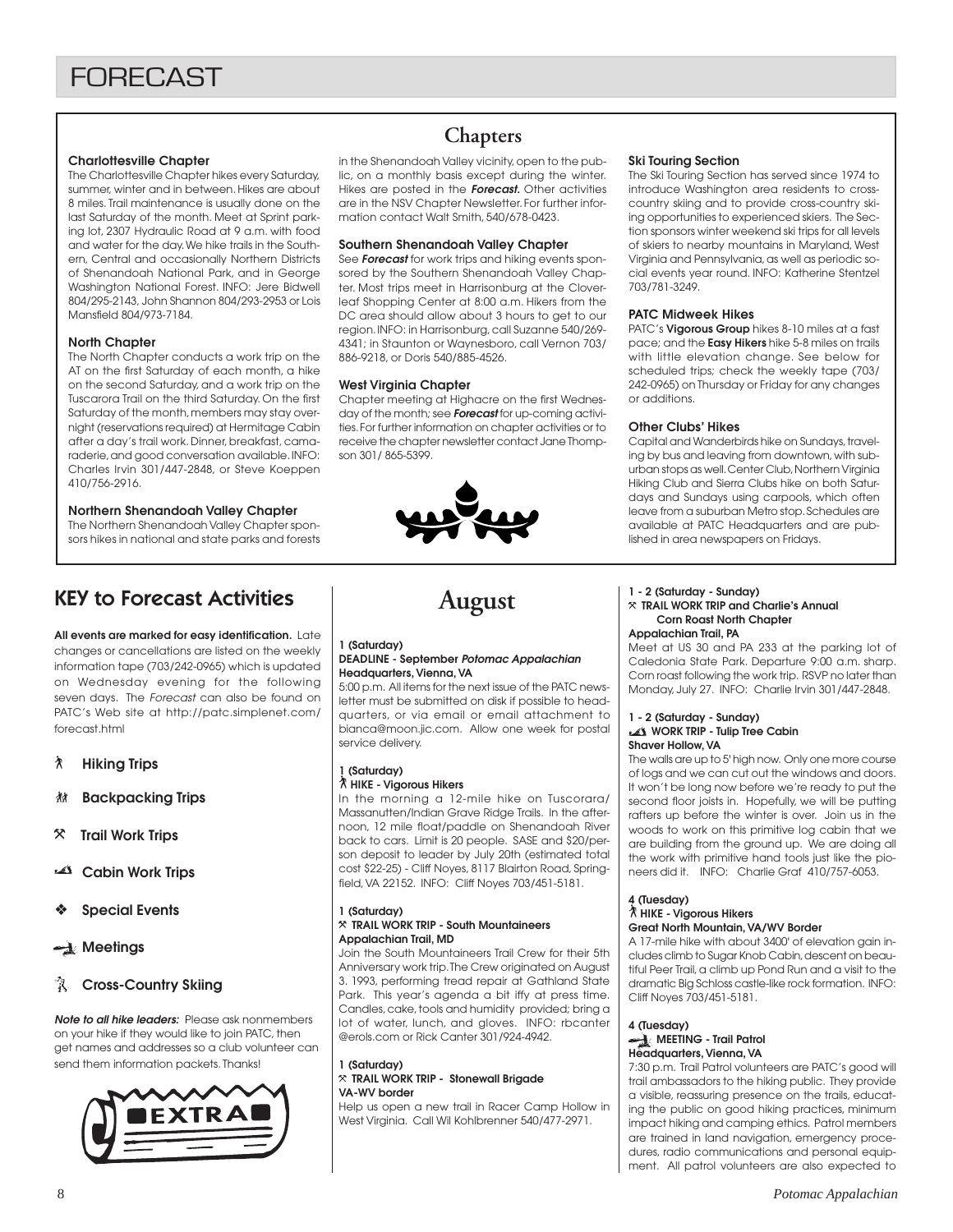## **FORFCAST**

become certified in a recognized basic first aid course. Some equipment and uniform items are provided upon completion of training. INFO: John Moore (trailptrl@aol.com) 703/368-1952 or see PATCs website (http://patc.simplenet.com/patrol.html)

#### **5 (Wednesday) PICNIC - West Virginia Chapter Harper's Ferry, WV**

This year we will return to Highacre for our annual picnic meeting. This meeting has always been a great opportunity to meet other club and chapter members. Being a pot luck there is always a wide variety of food. We will meet at Highacre at 7:00 p.m. INFO: Jane Thompson 301/865-5399 before 9:00 p.m.

### **6 (Thursday) MEETING - New Members Headquarters, Vienna, VA**

7:30 p.m. Thrills and chills abound as hikes, cabins, excursions, and special events are stripped of secrecy for interested new and not-so-new club members. Just show up or phone ahead. INFO: Lisa Still (Stills2@aol.com) 703/425-3884.

#### **6 (Thursday) SLIDESHOW - Dolly Sods Wilderness REI, College Park, MD**

Situated at the north end of the Monongahela National Forest, this high altitude area of bogs, blueberry meadows, rhododendron thickets and spruce groves is like a piece of Canada set on a mountain top in West Virginia. REI's Dave Lawrence will discuss routes, weather, clothing and gear that will let you see the best of the Sods. INFO: REI, College Park 301/982- 9681

#### **8 (Saturday)** }**TRAIL WORK TRIP - New Crew Massanutten Mountains, VA**

Tread rehab on the trail from PATC's Glass House to the Tuscarora - Bear Wallow Trail. INFO: Wil Kohlbrenner 540/477-2971

### **8 (Saturday)** ` **HIKE - Tuscarora Trail Series #II-3 Dresel Wayside Section, WV**

Meet at 10:00 a.m. at parking area along Rt. 45 for Tuscarora Trail. Dresel Wayside section. Distance 16.5 miles, moderate hike. Elevation change: 400 ft. Rt. 45 to Gore, Va. (Jct. of Rt. 751 and Rt. 853). INFO: Christopher Firme 717/765-4833 after 5:30 p.m.

## **8 - 9 (Saturday - Sunday)** }**TRAIL WORK TRIP - Cadillac Crew Shockeysville, VA**

Shockeys Knob. We're still working on the Tuscarora Trail relocation, so come on out to help! Overnight at a local cabin. Bring a lunch and water for Saturday. Saturday night community dinner. Share costs for food. Please call by August 1 to let us know if you're participating! INFO: Tom Tamburo (wxur58a @prodigy.com) 301/829-0354

### **9 (Sunday)** ` **HIKE - Parent/Child Appalachian Trail, VA/WV Border**

Hike 7 miles on the Appalachian Trail on reasonable terrain. Visit a PATC shelter. Moderate hike for young hikers ages 7-11. INFO: George Still 703/425-3884



### **11 (Tuesday) MEETING - PATC Council Headquarters, Vienna, VA**

7:00 p.m. sharp. The PATC council meets the second Tuesday of every month to conduct business of the club. All members are welcome, but members wishing to address the council should call two weeks prior to the meeting in order to be included on the meeting agenda. INFO: Wilson Riley (wriley1226@aol.com) 703/242-0693 x11

#### **11 (Tuesday)** ` **HIKE - Vigorous Hikers Northern Shenandoah National Park, VA**

A 22-mile day hike with about 3000' of elevation gain. Appalachian Trail from Rt 55 into SNP, to Dickey Ridge Trail, then descent to Front Royal along Dickey Ridge. Bailouts are possible along Skyline Drive. INFO: Cliff Noyes 703/451-5181

### **12 (Wednesday) MEETING - Mountaineering Section Headquarters, Vienna, VA**

8:00 p.m. Second Wednesday of every month. INFO: Tony Sanders 202/362-3819 or see PATC's website (http://patc.simplenet.com/mtn\_sect/)

### **15 (Saturday)** ` **HIKE - Tuscarora Trail Series #4 Shippensburg, PA**

A moderately paced hike 16.5 miles on the Tuscarora Trail between Second Narrows Road and PA-641. Elevation gain is 2400'. A car shuttle is required. PATC map J. Meet at Vienna Metro, Nutley Street North at 7:30. INFO: Jack 703/339-6716 and William 703/256-6735.

### **15 (Saturday)** ` **HIKE - DAY HIKE: Stoney Man Mountain Central District, Shenandoah National Park, VA**

Two separate hikes with great views up at the cooler elevations above 3500'. Hike a 3-mile circuit, with 900' upward elevation change, which includes the Stony Man Nature Trail, the Little Stony Man Trail, and the Passamaquoddy Trail. Following a look around the Skyland Resort, developed by George Pollock before the Park was created, we will hike an additional mile, on the Bushy Top Trail, out to Millers Head for the view. As we retrace our steps, we'll walk up the 400' elevation change at a slow pace. INFO: Tina & John Kauten 540/665-2084

#### **15 (Saturday)** }**TRAIL WORK TRIP Tuscarora Trail, PA**

For meeting place and other details, call Charlie Irvin. INFO: Charlie Irvin 301/447-2848

#### **15 (Saturday)** }**TRAIL WORK TRIP - Stonewall Brigade VA-WV Border**

Help us open a new trail in Racer Camp Hollow in West Virginia. Call Wil Kohlbrenner 540/477-2971

## **15 - 16 (Saturday - Sunday) WORK TRIP - Tulip Tree Cabin Shaver Hollow, VA**

It's not too late to learn the primitive skills of log cabin building. Join this outstanding and congenial crew in their labor of love. We cut the trees down. We hew the logs and notch them, and lay them up to form the walls. There is lots more to building a cabin that we do too, all with primitive hand tools. No roar of the generator or scream of the chain saw will assault your hearing of this project. All you will hear is the chop, chop of the axes and laughter and conversation mixed in with the natural sounds of the woods. INFO: Charlie Graf 410/ 757-6053

#### **15 - 16 (Saturday - Sunday)** }**JAMAICAN TRAIL WORKTRIP - North District Hoodlums**

## **North Section, Shenandoah National Park, VA**

Been waitin' all summer for this one, mon! By day, we go down to de trail, Appalachian that is, and donate lots of sweat and toil. No trail experience? Noooo problem, mon! We teach you! By night, we go down to de hut, Indian Run that is, and feast on John McCrea's famous jerk chicken with island music and Red Stripe. Jerk so good you'll be jam mm' it down, child! INFO/ RSVP: George Walters 410/426-2724

## **17 (Monday)**

### **MEETING - Conservation Committee Headquarters, Vienna, VA** 7:00 p.m. INFO: Mary Margaret Sloan 703/807-0746

### **22 (Saturday) CLASS - Field Study Seminar Shenandoah National Park, VA**

Air currents move things around, but what are the current air issues? How do our local air quality issues impact mountains, valleys, rivers, and everything living in the larger Chesapeake Bay region? Discover the latest findings in air quality issues and how our choices today affect the quality of life tomorrow? Fee: \$25, limited to 25 persons. INFO: Shenandoah National Park 540/999-3499

#### **22 (Saturday)** }**TRAIL WORK TRIP Appalachian Trail, MD**

9 am. Weeding or tread repair likely for this event. Learn how to create a waterbar or use a weeder and join in the fun and teamwork that trail stewardship provides. Bring water, lunch, water, gloves and more water. INFO: Rick Canter (rbcanter@erols.com) or 301/924-4942

## **22 (Saturday)**

### ` **HIKE - Sunset Rocks-Tumbling Run Michaux State Forest, PA**

This is a fun 9-mile hike in southern Pennsylvania beginning at Pine Grove Furnace State Park. There will be some rock scrambling on the Sunset Rocks Trail and good views from Sunset Rocks and Lewis "The Robber" Rocks. We will finish up at the waterfalls on Tumbling Run. INFO: Rob Shaw (rshaw07@ibm.net) at work 717/697-4618 anytime after 5:00 p.m. leave voice mail at ext. 233.

#### **22 - 23 (Saturday - Sunday)** }**TRAIL WORK TRIP - Cadillac Crew Shockeysville, VA**

Come help work on the Tuscarora Trail relocation out near Shockeys Knob! Don't be afraid, the worst of the summer heat has ended and the view of Shockeys Knob is spectacular on a late summer evening. Overnight at a local cabin. Bring a lunch and water for Saturday. Saturday night community dinner. Share costs for food. Please call by August 14 to let us know if you're participating! INFO: Tom Tamburo (wxur58a@prodigy.com) 301/829-0354

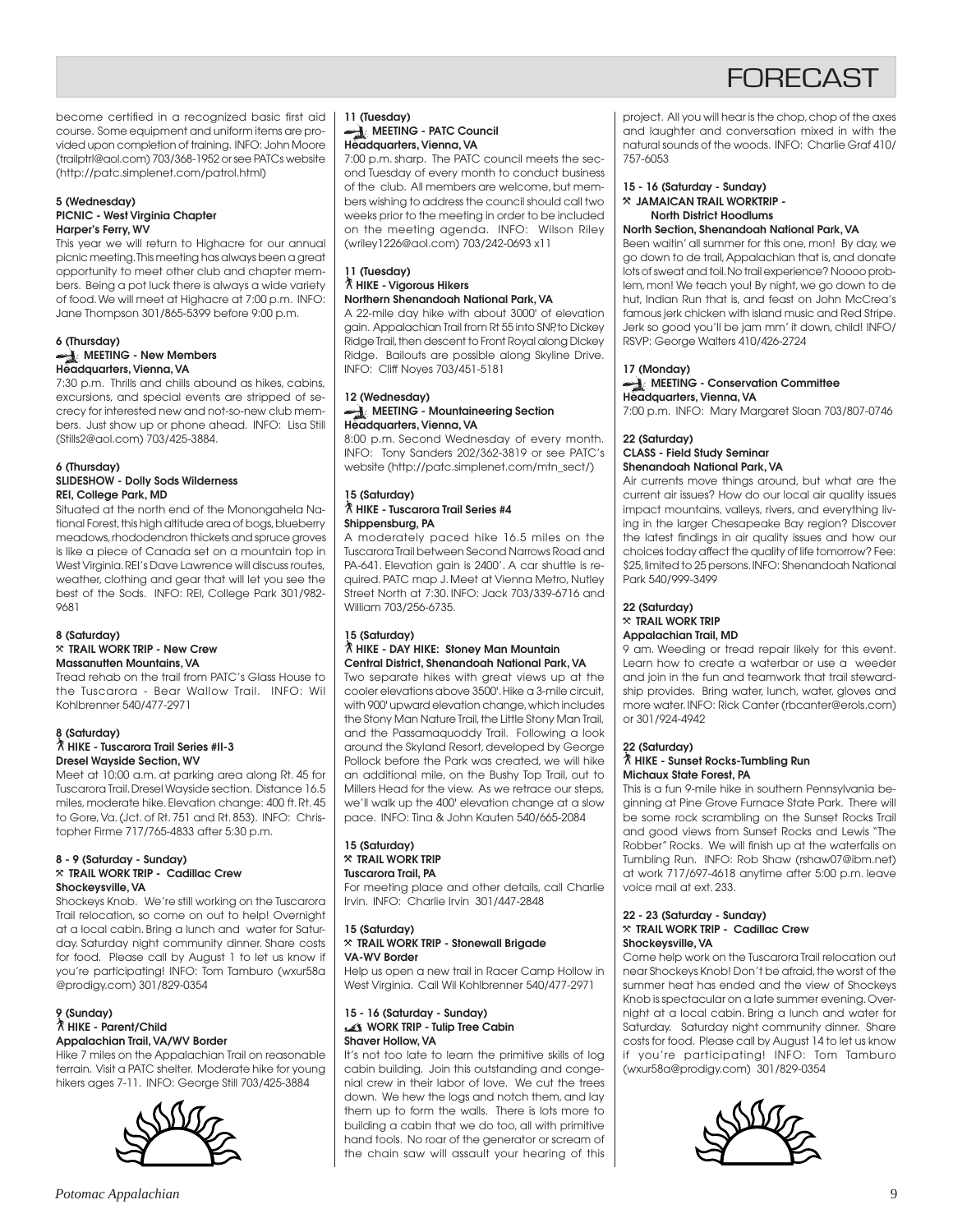## **FORFCAST**

## **22 - 23 (Saturday - Sunday) CABIN WORK TRIP - Blue and White Crew White Oak Cabin, Shenandoah National Park, VA**

Escape the smog and August dog-days. Join the Blue and White Crew at the White Oak Cabin, high in the mountains of the Shenandoah Central District. We'll be repairing some worn-out trails in the Park by day and watching fireflies and deer from the White Oak porch by evening. INFO: Kerry Snow (kerrysno @sprynet.com ) 301/570-0596

## **22 - 23 (Saturday - Sunday) CABIN WORKTRIP - Wineberry Cabin Lydia, VA**

Come join us as we put the finishing touches on the cabin. Finish carpenters, painters, and handy people needed. We're planning to dedicate this cabin this fall so a limited number of work trips are left. INFO: Larry Lang (Lang\_L@bls.gov) 703/631-9278

#### **25 (Tuesday) MEETING - Shenandoah Mountain**

## **Rescue Group**

**Headquarters, Vienna, VA** 7:30 p.m. Meet in conference room. INFO: Martin Juenge (mjuenge@rpihq.com) 703/255-5034 then press 5.

#### **29 (Saturday)** }**TRAIL WORK TRIP**

## **Tuscarora Trail, PA**

For meeting place and other details. INFO: Charlie Irvin 301/447-2848

## **29 - 30 (Saturday - Sunday)**<br>**128 WORK TRIP - Tulip Tree Cabin Shaver Hollow, VA**

Join us in the woods of beautiful Shaver Hollow, VA in the construction of this beautiful log cabin with primitive hand tools. You can learn log cabin construction from the ground up. We have all the old pioneering tools and we know how to use them. It ain't rocket science but it's more complex than you might think! Some of our crew have become real experts at log construction. Come on out and see what it's all about. INFO: Charlie Graf 410/757-6053

## **September**

### **1 (Tuesday)**

### **DEADLINE - October Potomac Appalachian Headquarters, Vienna, VA**

5:00 p.m. All items for the next issue of the PATC newsletter must be submitted on disk if possible to headquarters, or via e-mail or e-mail attachment to bianca@moon.jic.com. Allow one week for postal service delivery.

#### **1 (Tuesday) MEETING - Trail Patrol Headquarters, Vienna, VA**

7:30 p.m. Trail Patrol volunteers are PATCs good will trail ambassadors to the hiking public. They provide a visible, reassuring presence on the trails, educating the public on good hiking practices, minimum impact hiking and camping ethics. Patrol members are trained in land navigation, emergency procedures, radio communications and personal equipment. All patrol volunteers are also expected to become certified in a recognized basic first aid course. Some equipment and uniform items are provided upon completion of training. INFO: John Moore (trailptrl@aol.com) 703/368-1952 or see PATCs website (http://patc.simplenet.com/patrol.html)

### **2 (Wednesday)** ` **HIKE - Easy Hikers Lake Frank, MD**

About 4 miles. Meet at 10 a.m. Bring lunch. From right access lanes of I270N, exit W on Rt 28 towards Darnestown, just past Rockville, Rt 28 exit East. Right on Research Blvd. Right on Gude Dr. Left on Southlawn. Right on Avery. Left into Lake Frank parking lot. INFO: Margaret Chapman 301/977-8988

#### **3 (Thursday) MEETING - New Members Headquarters, Vienna, VA**

7:30 p.m. Thrills and chills abound as hikes, cabins, excursions, and special events are stripped of secrecy for interested new and not-so-new club members. Just show up or phone ahead. INFO: Lisa Still (Stills2@aol.com) 703/425-3884

### **5 (Saturday)** }**TRAIL WORK TRIP - Stonewall Brigade VA-WV Border**

Help us open a new trail in Racer Camp Hollow in West Virginia. Call Wil Kohlbrenner 540/477-2971

### **5 (Saturday)** }**TRAIL WORK TRIP - South Mountaineers Appalachian Trail, MD**

9 a.m. Join the South Mountaineers for fun and teamwork, creating erosion control on the Appalachian Trail. Learn how to install a water bar and how to make it last. What is a water bar anyway? Tools provided. Bring lunch, water, and gloves. INFO: Rick Canter (rbcanter@erols.com) 301/924-4942

#### **5 - 7 (Saturday - Monday)** *MI* **BACKPACKING TRIP - Otter Creek Wilderness Monongahela National Forest, WV**

Leaving Saturday morning, backpack four miles to our campsite where well spend two nights. Long dayhike on Sunday. We should be back to D.C. area by 6:00 p.m. on Monday. Wonderful place but plan for rain and stream crossings. INFO: Dave Wilcox (davewillcox@worldnet.att.net) 703/212-0991

#### **8 (Tuesday) MEETING - PATC Council Headquarters, Vienna, VA**

7:00 p.m. - sharp. The PATC council meets the second Tuesday of every month to conduct business of the club. All members are welcome, but members wishing to address the council should call two weeks prior to the meeting in order to be included on the meeting agenda. INFO: Wilson Riley (wriley1226 @aol.com) 703/242-0693 x11

### **9 (Wednesday) MEETING - Mountaineering Section Headquarters, Vienna, VA**

8:00 p.m. Second Wednesday of every month. INFO: Tony Sanders 202/362-3819 or see PATC's website (http://patc.simplenet.com/mtn\_sect/)

## **12 (Saturday)** }**TRAIL WORK TRIP - New Crew**

**Massanutten Mountains, VA**

Tread rehab on the trail from PATC's Glass House to the Tuscarora - Bear Wallow Trail. INFO: Wil Kohlbrenner 540/477-2971

**12 (Saturday) (Rain date September 26)** }**TRAIL WORK TRIP - DC Metro Rock Creek Park, Washington, DC** 8:15 a.m. to noon. Help prepare D.C.s trails for the fall hiking season. Meet at Rock Creek Nature Center. INFO: Mark Anderson 202/462-7718 or Ranger Ken Ferebee 202/426-6834 x31

#### **12 - 13 (Saturday - Sunday) HIKE LEADER TRAINING - Blackburn Trail Center Round Hill, VA**

The third annual hike leader training will take place at newly-remodeled Blackburn Trail Center in mid-September. We will be talking about first aid on the trail, trail leadership, planning hikes, and extricating fallen hikers, among other things. There will be opportunities to problem-solve in situations that are very realistic for our hiking area. Whether you are an inexperienced leader or an old hand, you can get something out of this years event. Cost will be a big \$10, primarily to cover food Saturday evening and Sunday morning. Sign up now. INFO: Tom Johnson 410/647-8554

### **12 - 13 (Saturday - Sunday)** }**TRAIL WORK TRIP - Cadillac Crew Shockeysville, VA**

Shockeys Knob. We're still working on the Tuscarora Trail relocation, so come on out to Shockeys Knob and help! Overnight at a local cabin. Bring a lunch and water for Saturday. Saturday night community dinner. Share costs for food. Please call by September 5 to let us know if you're participating! INFO: Tom Tamburo (wxur58a@prodigy.com) 301/829-0354

## **12 - 13 (Saturday - Sunday)** }**TRAIL WORK TRIP - North Chapter Appalachian Trail, PA**

Meet at US 30 and PA 233 at the parking lot of Caledonia State Park. Departure 9:00 a.m. sharp. INFO: Charlie Irvin, 301/447-2848

## **12 - 13 (Saturday - Sunday)**

## }**ANNUAL NORTH DISTRICT TRAIL MAINTENANCE WORKSHOP - Mathews Arm Campground**

**North District, Shenandoah National Park, VA**

Once again, PATC and the Park Staff team up to offer this instructional workshop for all new and potential trail overseers. See article elsewhere in this issue for more details. RSVP/INFO: George Walters 410/426- 2724

## **12 - 13 (Saturday - Sunday)**<br> **EXECABIN WORK TRIP - Tulip Tree Cabin Shaver Hollow, VA**

With luck we will be putting second floor joists in. This is a time consuming but rewarding task requiring a good eye and a little skill but you can do it! Primitive building skills come naturally to some but for most of us it takes a little instruction and a lot of practice. Anyone can learn how to build a log cabin with primitive hand tools. It takes mostly the nerve to try and the patience to stick with it till its done. Try your hand at it! INFO: Charlie Graf 410/757-6053

### **13 (Sunday) BASIC ROCK SCRAMBLING FOR HIKERS Northern Virginia**

This practical hands-on half day class will provide hikers with the fundamentals of route finding and safe movement over rock hazards and obstacles encountered in alpine and rocky environments. It will include scrambling with the use of hands and feet, and elementary climbing techniques. Class at Great Falls Park, VA. Limited to 15 people. Contact: Tony Sanders (202) 362-3819.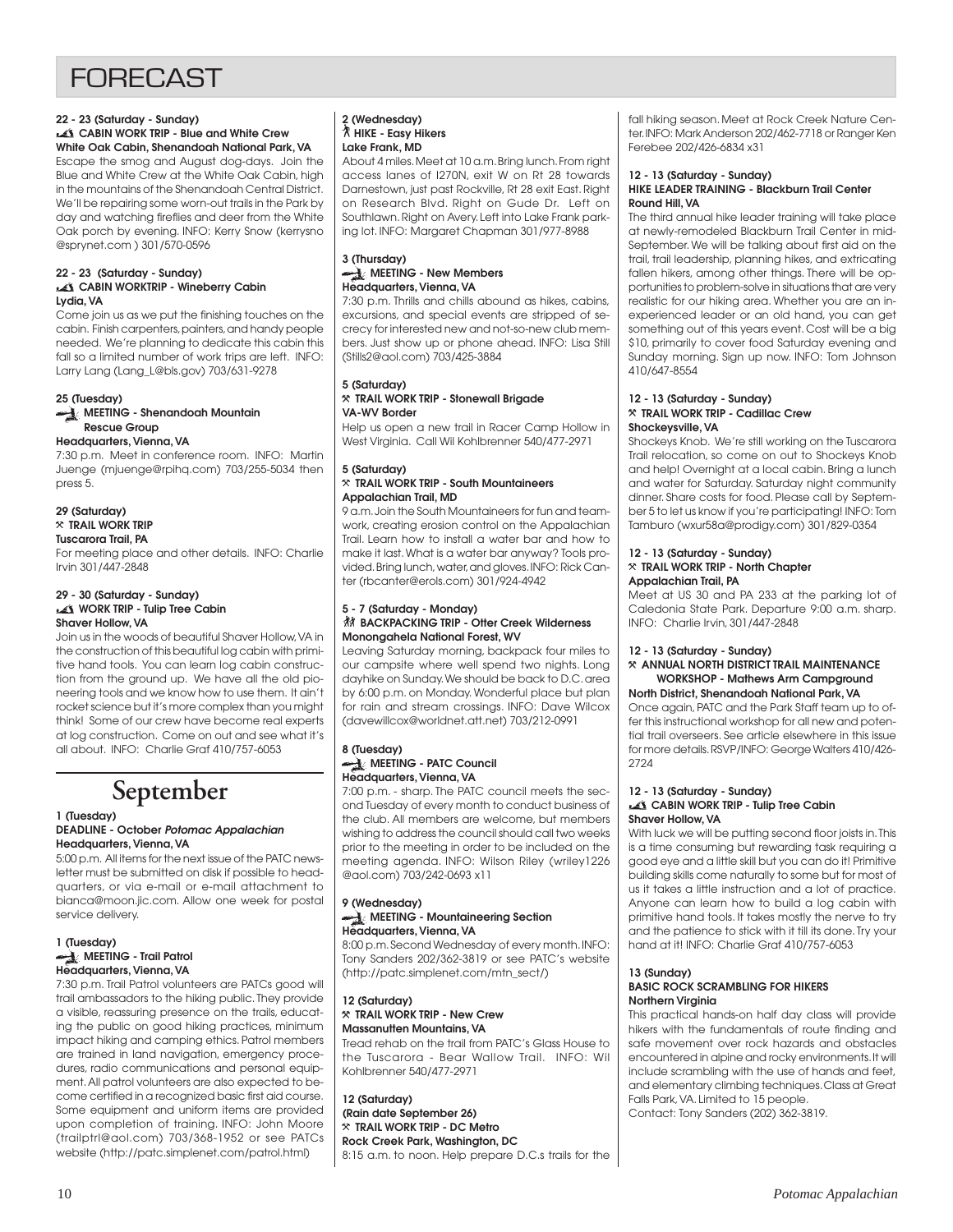## **FORFCAS**

## **14 (Monday)**

## **MEETING - Shenandoah Mountain Rescue Group**

**Headquarters, Vienna, VA**

7:30 p.m. New members meeting. INFO: Martin Juenge (mjuenge@rpihq.com) 703/255-5034 then press 5

#### **19 (Saturday)** }**TRAIL WORK TRIP - Stonewall Brigade VA-WV Border**

Help us open a new trail in Racer Camp Hollow in West Virginia. Call Wil Kohlbrenner 540/477-2971

## **19 (Saturday)**

### }**TRAIL WORK TRIP - South Mountaineers Appalachian Trail, MD**

9 a.m. in Frederick County, MD. "Fun work" is the oxymoron that best describes a trailwork event. Learn how to take care of trails instead of just hiking them. An informal social event, accentuating teamwork, in the backdrop of the western Maryland hills. Tools provided, bring water, lunch, and gloves. INFO: Rick Canter (rbcanter@erols.com) 301/924-4942

## **19 (Saturday)**

### ` **HIKE - North Chapter, Tuscarora Trail Series #II-4 Gore, VA**

Devils Backbone section. Gore, VA (Jct. of Rtes. 751 and 853) to Loman Branch. 13.5 difficult miles with an elevation change of 1900 ft. INFO: Chris Firme 717/ 765-4833 after 5:30 p.m.

## **19 (Saturday)** ` **HIKE - Tuscarora Trail Series #5 Chambersburg, PA**

A moderately paced 15.8 mile hike on the Tuscarora Trail from PA-641 to Cowans Gap State Park. Elevation gain is 1700 feet. PATC map K. A car shuttle is required. Meet at Vienna Metro, Nutley Street North at 7:30 a.m. INFO: Jack 703/339-6716 or William 703/ 256-6735

## **26 - 27 (Saturday - Sunday) WORK TRIP - Tulip Tree Cabin Shaver Hollow, VA**

The cabin is really beginning to take shape now and look like a cabin (minus the roof). It is still not too late to partake in the magic of building a log cabin with primitive hand tools though. There is still plenty of work to do, and it will all be done in the old fashioned way. There are still rafters to make and erect and the roof to put on, not to mention chinking, building the staircase, installing the doors and windows, and the list goes on and on. INFO: Charlie Graf 410/ 757-6053

#### **27 (Sunday) LAND NAVIGATION CLASS 101 Northern Virginia**

Introductory Map and Compass Workshop. The first of three day long events features classroom study in the use of topographical maps and compass, with practical hands-on outdoor exercises using basic tools of land navigation. Space is limited to 25 students, sign up now! Details: http://webmentor.com/ mwrop/welcome.html or send a business-size SASE to Mike Gingerich, 15065 Lindenberry Lane, Dumfries VA 22026-3039. INFO: Mike Gingerich (703) 590-3188.



## **From the** *Potomac Appalachian's* **New Editor**

Greetings from your new editor. My<br>name is Bianca Menendez, and I live in Alexandria, Virginia. I moved out to the area for graduate school and started hiking here a few years ago once school was finished. My husband and I just joined PATC last fall, because we were so impressed with the quality of the trails PATC maintains and we wanted to get involved in preserving those trails. You probably won't see me on the trails much this summer, as I am recovering from a back injury, but that will leave me plenty of time to plan for the next few issues of the newsletter.

My plan for the newsletter is to have at least one article per issue in each of the following areas: trail work, club activities, club history, and trail skills. Other types of articles you're used to seeing will also be in here. I don't plan on any radical departures from the way Andy Hiltz has been doing the newsletter, but I'm open to ideas from anyone. These next couple of newsletters will be a learning experience for me, so I can use some input. I warn you that if you come up with an idea, I'm likely to assign the article to you!

If you have any ideas for articles, know of someone you'd like to see write an article, or have an article, drop me an e-mail at

bianca@moon.jic.com or give me a buzz at 703/823-1835 (evening hours). I prefer e-mail, but I check my messages daily and respond promptly. I also prefer e-mail submissions of articles. If you don't have e-mail, you can drop off a floppy disk at PATC headquarters, along with a means of contacting you if I have trouble opening the file (just write your name and number on the disk label). If you don't have access to a computer, drop off your article at PATC headquarters; I have a scanner and can convert anything typed into an electronic file.

I look forward to working with many of you in the coming months and hope to provide all of you with the quality you expect in the *Potomac Appalachian*. Thanks to Andy for making his work such a tough act to follow. You can still find Andy's handiwork at the PATC website at http://patc.simplenet.com/*.* ❑

*—Bianca Menendez, Editor*

## **Are you moving?!!**

Did you know that the Post Office charges PATC 50 cents every time they let us know a member has moved? You can help save money and get information to you faster just by telling us yourself.

Please fill out the following form and mail it to 118 Park Street, S.E., Vienna VA 22180-4609. You can also call Pat Fankhauser at 703-242-0693 or e-mail her at pfankh@erols com.

\_\_\_\_\_\_\_\_\_\_\_\_\_\_\_\_\_\_\_\_\_\_\_\_\_\_\_\_\_\_\_\_\_\_\_\_\_\_\_\_\_\_\_\_\_\_\_\_\_\_\_\_\_\_\_\_\_\_\_\_\_\_\_\_\_\_\_

<u> 1919 – 1919 Jan 1919 – 1919 – 19</u>

 $Name:$ 

Effective date of new address:\_\_\_\_\_\_\_\_\_\_\_\_\_\_\_\_\_

Old Address:

New Address:

New Phone Number: \_\_\_\_\_\_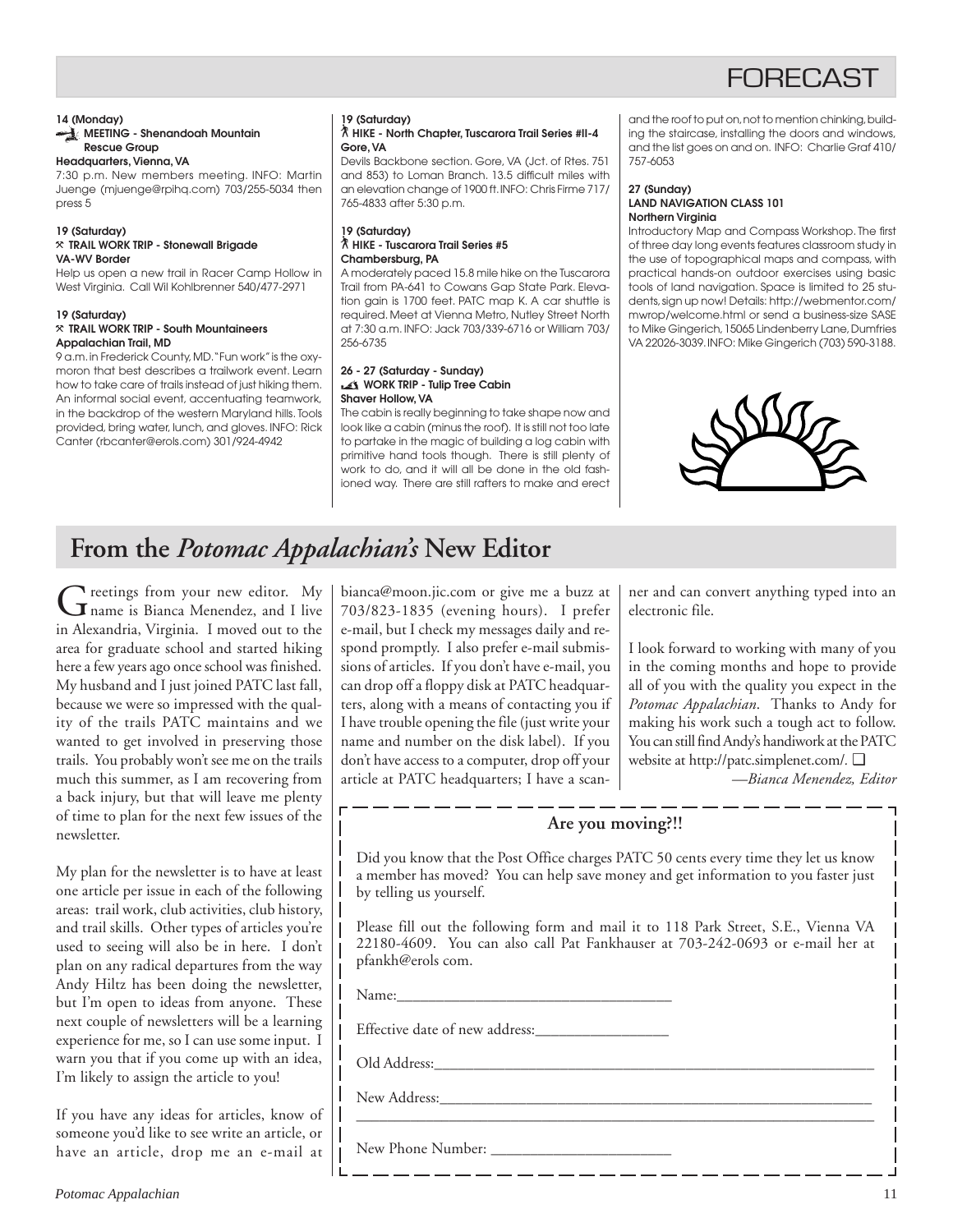## **REI's National Trails Day Service Project Brings Trail Closer to Completion**

Sixty-two REI members and staff, along with Potomac Appalachian Trail Club volunteers, spent National Trails Day, June 6th, building a portion of the Seneca Creek Greenway Trail in Seneca Creek State Park near Gaithersburg, MD. The crew contributed 454 work hours in the park and constructed 70 yards of new treadway. Using mattocks, pulaskis and McLeods they cut sidehill into a steep slope and then built a retaining wall of railroad ties to hold the trail in place.

Before construction began, a crew of younger volunteers transplanted an extensive bed of ferns out of harm's way. The most strenuous work was performed by four teams of four to ten who transported the massive railroad ties 230 yards to the work site. Each timber weighed from 150 to 400 lbs.

The Seneca Creek Greenway Coalition has been designing and constructing the trail in small segments over the past four years, and opened a portion of it within Seneca Creek State Park last October.

The concept for the trail is ambitious. Look at a map of Montgomery County Maryland and you'll notice public land and trails border all of the County's southern ridge (the C & O Canal) and much of its northern border as well (Patuxent River State Park). Why not connect them with a cross-county natural-surface hiking trail? Seneca Creek has its headwaters in the northeast corner of the county near Damascus. It flows southwest for twenty some miles to join the Potomac River. It didn't take long to discover that between Maryland DNR and Montgomery County, virtually the entire stream was parkland. The state allowed construction to start within the downstream areas below MD Rt. 355, and the countywide trails initiative. With luck, construction may begin this summer on the county portion east of MD Rt. 355.

Completion will take at least two more years. One large obstacle is crossing MD Rt. 28 at Dawsonville. At present there is no safe road crossing near the Seneca Creek Bridge. But the Maryland highway administration will

## **Trail Etiquette, Indian-Style**

When traveling in the western wilder-<br>ness of the 18th century (upstate western New York, western Pennsylvania and the Ohio Valley), the traveler, if he believed he was approaching a camp, shouted several times, waited until he got an answering shout, and then approached the Indian camp. So recorded David McClure, a Presbyterian minister who traveled as a missionary in the Ohio country between 1770 and 1785, in his diary.

If there were only men in the two parties, both groups shared the same campfire for cooking and sleeping. Food might or might not be shared between the travelers, though it was hospitable to offer. If, however, a woman was traveling with the Indians, McClure's party had to build their own campfire a short distance away.

McClure recorded arriving late at a campsite and finding everyone asleep. He lay down between two of the Indians and slept. In the morning, he found the Indians were not members of a friendly tribe, but trail etiquette prevailed. The parties were somewhat stiff with one another, but the Indians and McClure went their separate ways amicably. ❑ *–Paula Strain*

start construction soon on a larger bridge that is longer and higher above the creek to avoid flooding. This will provide adequate space for the trail to pass safely under the bridge.

Meanwhile, the open portions of the trail are very well designed and it is a pleasure to hike through this beautiful stream valley park. Perhaps the best access is at Black Rock Mill, itself an interesting historical spot. To reach the mill, take MD Rt. 28 west from I-270 through Rockville, Gaithersburg and Darnestown. About a mile west of the junction with MD Rt. 118, turn right onto Black Rock Road. Follow the road less than a mile to the mill. Parking is available in the lot next to the mill, or across the creek along the road. If you're interested in helping out with the trail construction, call REI's Mark Nelson at 703/ 379-9400. ❑

*–Mark Nelson*



## **Reporting SNP Nature Observations**

The PATC Internet Services Committee<br>has now teamed with Shenandoah National Park to bring you a new "online feature" on PATC's website. Shenandoah National Park nature observations can now be reported directly to the Park using a form available at PATC's SNP write-up area (http://patc. simplenet.com/snp\_page.html)! Nature observations submitted via this form will help the

Park in its inventory and monitoring efforts. Nature observations are not limited to observations of or about species; air, rocks, and water are also natural resources. For example, air (and its clarity) is an important natural resource in the Park because it affects scenic vistas.

Please feel free to bookmark the form directly in your favorite web browser (http://

patc.simplenet.com/hts/nature.hts) and visit the form URL for a more detailed description of the program, including basic instructions for using the form. Many thanks to Mike Ritoli (PATC) and Chip Harvey (SNP) for teaming to bring you this new reporting feature. ❑

*–Andy Hiltz, Internet Services Committee*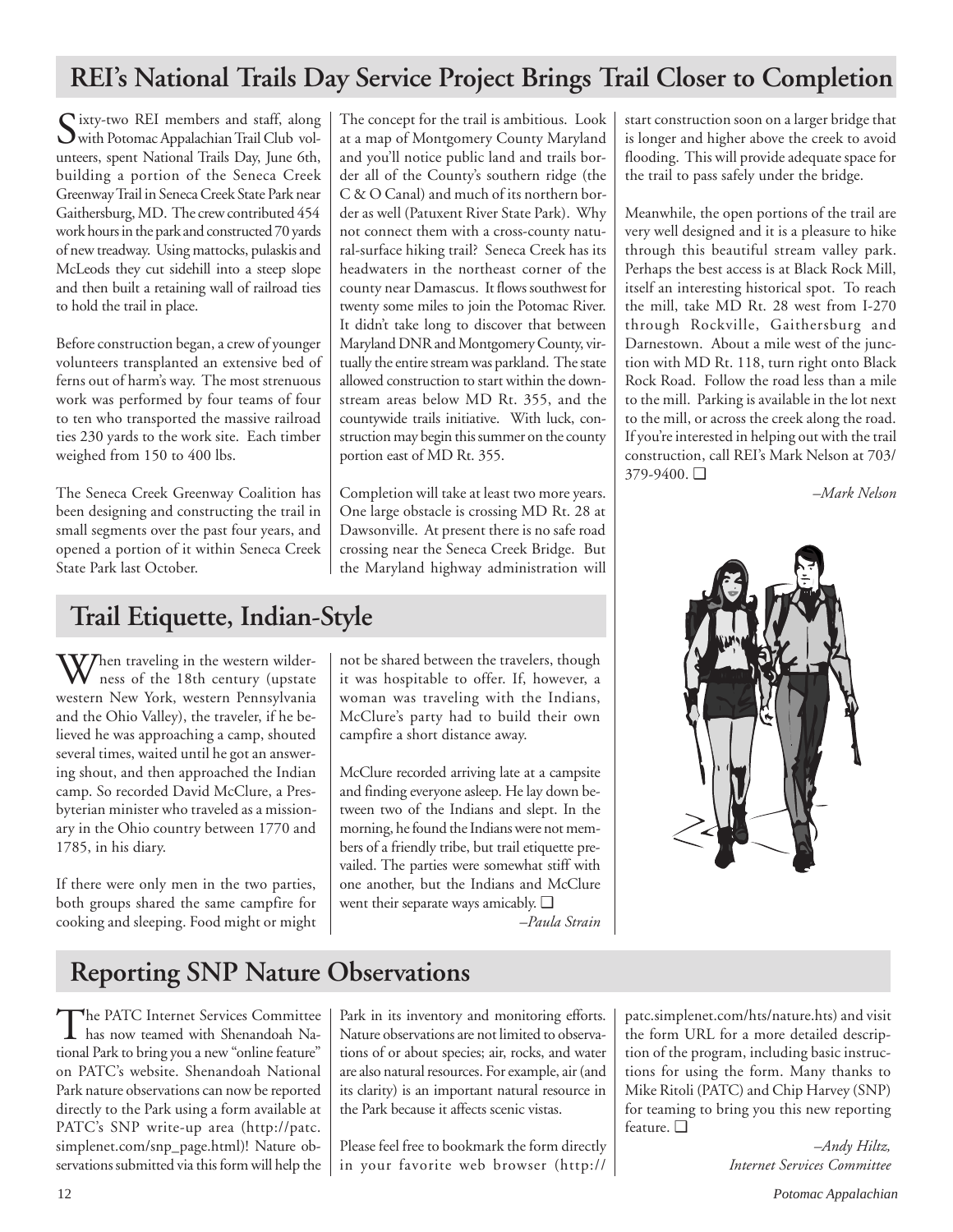## **NOTICES NOTICES**

**PATC SHELTER LOOKING FOR OVERSEER:** The PATC Shelters Committee is presently seeking an overseer for the BOONE RUN Shelter located in George Washington National Forrest. If interested, Please contact John Andrews at jnandrews@aol.com or call 703-938-0349.

**BACKPACKERS NEEDED** This Summer To Explore The Pacific Northwest Trail. The Pacific Northwest Trail Association will publish its all-color guidebook in April 2000. I have written the manuscript and will field test it this summer. I need one or more backpackers to volunteer with revisions. videos, navigation, and photography. Our group is creating and preserving America's most scenic long distance trail from Glacier to Olympic national parks. The PNT is an 1100-mile route that uses existing trails and remote roads that we are linking together with new construction. We are an all-volunteer group modeled on the Appalachian Trail Conference. We are involved in direct citizen action to develop and preserve the PNT for educational and recreational purposes. Visit our Website (see PATC "Links" page at http:/ /patc.simplenet.com/oth\_plac.html) Be a Pacific Northwest Trail pioneer and explore America's most scenic trail this summer. Ron Strickland, PNT Guidebook Author (ronstrickland@msn.com) 206/324-9359

**PATC MEDICAL COMMITTEE** Looking for Help Newly-appointed medical committee chair for PATC needs assistance with computer presentations for wilderness medicine classes. Will work at PATC HQ in Vienna. No equipment needed - just some time and expertise with computers. Call Dr. John McNamara at 703/528-4519.

**HEADQUARTERS HOUSE COMMITTEE FORMING.** Take Pride in Your Club! We're looking for a few good volunteers to form a Headquarters House Committee to monitor conditions and undertake minor maintenance projects in the Vienna Headquarters building. INFO: Warren Sharp, 703/242- 0693, x-11.

**NEW MEMBERS MEETINGS** are hosted the first Thursday of each month at PATC Headquarters. If you're new to PATC, the meeting is a great opportunity to find out about club activities and meet some of the folks who lead these activities. Check the Forecast for specific meeting times.

**MID-WEEK TRAIL WORK.** Can't make it to a trail crew on the weekend? Have a free day during the week? I'm retired and work on trails in the Great North Mountain and Massanutten North Districts. Work with me. No experience necessary. I supply tools, instruction (if needed) and a sense of humor. INFO: Wil Kohlbrenner 540/477-2971.

**SHENANDOAH RIVER LAND/ BLUE RIDGE MOUNTAIN LAND** 10.19 acres of wooded land for sale, 557 ft. frontage on the Shenandoah River with natural canoe put-in, in Jefferson County West VA, 90 minutes from the DC area. Birds, wildflowers, views, great retreat abutting a 500 acre rolling pasture, \$69,900. Contact Anne McCormick (owner) 505/624-2434 or Cricket Morgan, agent for Greg Diden Realtors, 304/ 876-6400, evenings 304/725-6670.

**NOT INTERESTED IN WORKING OUTDOORS?** PATC has a continuous need for Headquarters Volunteers willing to help out with a variety of tasks — from manning the sales desk in the evening, to providing typing or office support. It takes a lot more than trail workers to keep the Club going! INFO: Wilson Riley (wriley1226@aol.com) 703/242-0693, Ext. 11.

**PATC OVERSEERS** get BIG discounts from the following merchants who support our volunteer programs: -Blue Ridge Mountain Sports (Charlottesville/Tidewater)-20% -Hudson Trail Outfitters (DC Metro Region) 15% -The Trailhouse (Frederick, MD) 15% -Casual Adventures (Arlington, VA) 10% -Campmor (Mail Order via PATC HQ) 10% Check the back page of the PA for the latest trail, cabin, and shelter overseer opportunities. And all PATC members receive a 10% discount from Blue Ridge Mountain Sports. Be sure to have your membership ID or overseer ID ready when you shop.

**SHENANDOAH MOUNTAIN RESCUE GROUP** (SMRG) is seeking people interested in wilderness search and rescue. New member orientation meetings are held every month at PATC headquarters. NO EX-PERIENCE IS NECESSARY. INFO: Martin Juenge 703/ 255-5034, then press #5.

**TOOL ROOM VOLUNTEERS NEEDED** to help sharpen and maintain tools at PATC Headquarters. INFO: Pete Gatje 703/242-0693 x13.

**SITTING AT HOME ON A RAINY SUNDAY?** Why not stop by PATC Headquarters for the monthly Sunday at the Club — great slide shows and fascinating stories? INFO: Lisa Still (Stills2@aol.com) 703/425-3884.

**PURE MAPLE SYRUP.** PATC Life Member relocated to the Berkshires makes his own. A quart shipped within the USA is \$18.00, and makes a perfect gift. Contact me for a brochure. Tom McCrumm, 755 Watson-Spruce Corner Road, Ashfield, Massachusetts 01330, (413) 628-3268.

**PHOTOGRAPHS NEEDED.** Pictures taken on any of the hikes in Hikes in the Washington Region: Part C. This includes hikes in Rock Creek Park, Dumbarton Oaks, Theodore Roosevelt Island, Glover Archbold, National Arboretum, Doncaster, Cedarville, Myrtle Grove, Piscataway, Cosca, Jug Bay, Watkins Regional Park, and Calvert Cliffs. New edition being prepared for release this fall. Contact Jean Golightly @ jcgolghtly@aol.com or call 703-591-9363.

**TO LONGTIME MEMBERS**—A number of you have requested an updated club membership directory. For various reasons, it seems impractical to produce one. However, a directory, limited to the members who joined between 1927 and 1981 has been produced. Alphbetical by last name,it has the full address and home phone of these long-term members, as well as their date of joining PATC. To cover the cost (photocopying and postage) for the 20-page list, send \$1.00 and a self-addressed stamped envelope to Membership Coordinator, Potomac Appalachian Trail Club, 118 Park Street, SE, Vienna, VA 22180. Mailing will be done the first of next month.

**THE INTERNET SERVICES COMMITTEE** is searching for an individual interested in doing two small video authoring projects for the PATC website. The goal is to develop two short streaming video movies that will appear on PATC's opening page. Interested individuals should have a video camera, computer, and video authoring tools that produce content that can be viewed without external plug-ins (such as Real Audio G2). Contact Andy Hiltz (ahiltz@cais.net) 703/764-0121.

Notices are published free of charge for PATC members only. PATC cannot vouch for any of the advertised items. No commercial advertisement or personal notices unrelated to hiking will be accepted. Deadline for inclusion is the first day of the month preceding issuance of the newsletter. PLEASE let us know when your notice is no longer applicable.

### Patrons

Capital Hiking Club Center Hiking Club Potomac Backpackers Association Sierra Club, Washington Outings Program Wanderbirds Hiking Club

### Corporate Supporters

Blue Ridge Mountain Sports **Campmor** Casual Adventures Duron Hewlett-Packard Hudson Trail Outfitters Outdoor Adventure REI The Outfitter at Harpers Ferry The Trail House Wilderness Voyagers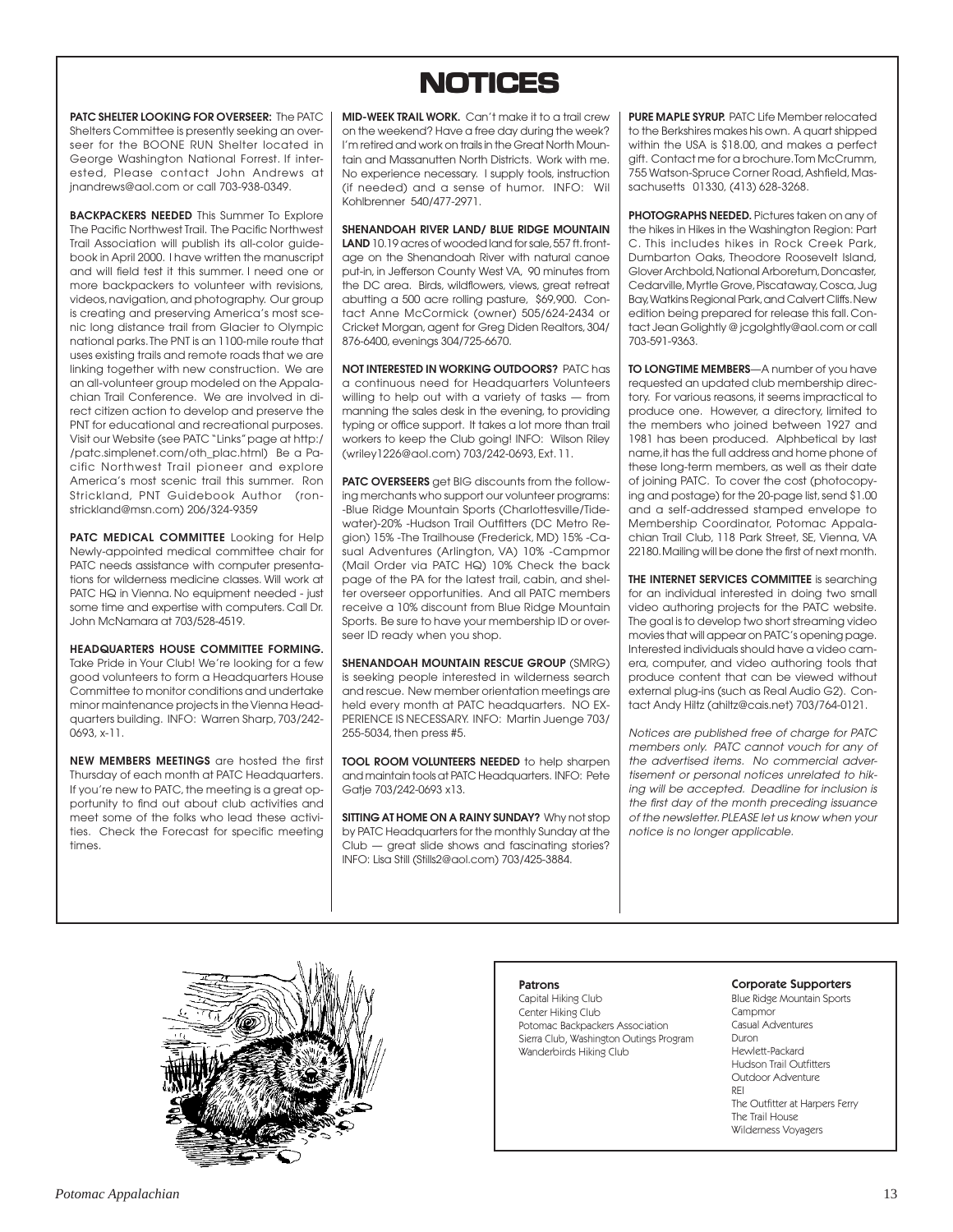## **Vacationing Volunteers Clear Jones Mountain Trails**

An old moonshiner's cabin with bugs and<br>
rodents instead of running water or power. Rain every day. A strenuous four-mile climb over deadfall and wash-outs just to get near a road, much less food. Hard, physical labor. A leaky privy stinking of many years of use, the yellow painted "smiley face" toilet seat mocking your every visit. Sound like a wonderful way to spend a week's vacation? Well, that's exactly how five dedicated trail enthusiasts spent one week in May, maintaining trails in the Central District of Shenandoah National Park as part of the American Hiking Society's (AHS) Volunteer Vacation program, in cooperation with the Potomac Appalachian Trail Club (PATC).

Led by the near-legendary crew chief Joe Burton of Madison Heights, MI, the team tackled the trail system on Jones Mountain, VA, a small labyrinth of pre-Park footpaths reeling from the accumulative effects of Hurricane Fran, the floods of 1996 and this past winter's ice storms. For Volunteer Vacation veterans Susan Cho of Phoenix, MD, and Patrick Jones of Newport, KY, and newcomers Joy Beggs and Steve Prescott of Somerville, MA, the week consisted of hard work, mud, awesome dinners and lots of hiking. They were also joined for several days by PATC members Michael Petty, the Jones Mountain cabin overseer; David Lillard, the Jones Mountain trail overseer (who also happens to be the President of AHS); and Rich Wilkinson of Boyds, MD.

## **Challenging Tasks**

The initial four-mile hike up to the cabin along the Staunton River and Jones Mountain Trails, in the middle of a torrential thunderstorm, revealed just what a task the crew had before them. Blowdowns, rootballs, previously nonexistent springs, overflowing waterbars and flooded creek crossings were just some of the problems needing work. Further investigation revealed that the trail to the scenic overlook of Bear Church Rock was essentially blocked, as was the remainder of the Staunton River Trail to the Fork Mountain Fireroad and the short stretch of the McDaniel Hollow Trail.

After settling into the cabin before a warming fire and enjoying a hearty, morale-boosting meal of Mexican beans and rice, the crew made an ambitious worklist for the week and turned in early.

After a sunrise breakfast, the group divided into two teams, a practice it followed all week. One team headed down Jones Mountain Trail with loppers, woodsaws, firerakes and picks. The workers removed small brush, cleared waterbars, constructed new bars where needed, pruned trees and provided general trail maintenance.

The other team headed up Staunton River Trail to The Sag, where it joined a three-person crew of chainsaw-wielding National Park Rangers intent on removing large blowdowns and tangles. Having had to scramble up the trail before clearing it and forced to climb over and around numerous obstacles, the difference just one day's work made was striking.

Sporadic yet heavy rains prevented the Rangers from doing much with the chainsaws the rest of the week, but it did not deter the volunteers. Sawing by hand all but the biggest of limbs and trunks, they continued to clear trail. The rain actually made siting new water bars easier; it was readily apparent where erosion was occurring. The team improved or created creek crossings to handle the higher levels of water. In two instances, new springs had appeared, flowing down the middle of the trail, necessitating a minor reroute in one spot and the use of corduroy logs in the other.

Another challenge was the existence of several large rootball obstacles. Massive trees had blown over due to saturated soil, pulling entire root systems out of the ground. This caused different types of problems. Sometimes the ball itself blocked the trail, requiring a reroute as the rocks captured in the roots' tendrils made cutting through it dangerous and tough on the tools. Sometimes a tree right beside the trail had fallen, with the rootball leaving a huge hole in the middle of the path. This required hauling stones and dirt to fill the crater and rebuild the trail.

## **Sprucing Up The Cabin**

The rainy days encouraged work and maintenance on the Jones Mountain Cabin as well. Pat Jones used his expertise to rebuild the springbox, resulting in a much stronger flow of water. He also constructed a large catch basin, convenient for using filters. New stone steps cut into the muddy slope leading from the spring to the cabin eliminated the slipping, sliding and spilled water that entertained witnesses and risked injury to the victims. A new shelf was attached to the "kitchen cabinet" inside, greatly increasing counter space for meal preparation. Hooks and nails organized the plethora of dented pots and pans previously stacked on the floor. Everyone hauled, cut and split firewood to build a stockpile for use by future visitors. And a badly needed cleaning made the whole cabin downright homey!

The hardest task the crew undertook at first glance appeared to be the easiest. As Michael Petty had made plans to finish re-roofing the cabin this summer, he needed shingles at the site. However, the closest road was four miles away. So Michael had unloaded a pallet of shingles at that point and asked assistance packing them into Jones Mountain. As the Staunton River Trail was a pleasant walk (now that it was cleared) beside rushing water and numerous falls, the eight-mile hike sounded good. And what could be so hard about schlepping shingles?

Now a shingle seems to be fairly innocuous. You pick one up and heft it: "Hey that's not so bad. I'll bet I can carry a bunch of these!" Ladies and gentlemen, when you hear the phrase, "The whole is greater than the sum of its parts," the speaker is talking about shingles. One shingle is deceptively light. Five shingles feels like you're packed for a throughhike. Twenty shingles is a humbling, backbreaking suicide march. Over two days, the group made several trips and moved a bunch of shingles. Not surprisingly, they left a bunch as well.

## **Vacationers Vacation Too**

Of course, not all was hard work, as the vacationers did have a chance to play. Most evenings, after an early dinner (usually masterfully prepared by expedient Miss Cho), members would climb the short hike up Jones Mountain Trail to Bear Church Rock, a windswept outcrop with beautiful views of the Rapidan River Valley and the McDaniel Hollow. As the sun slipped behind Fork Mountain, the light made patterns on the ridges and folds of the hollow. With Pat Jones as the group naturalist, the crew observed the explosion of wildflowers across the mountain. Rhododendrons, mountain laurel, daisies, trillium, star moss. Reds, yellows, whites, purples, blues and pinks.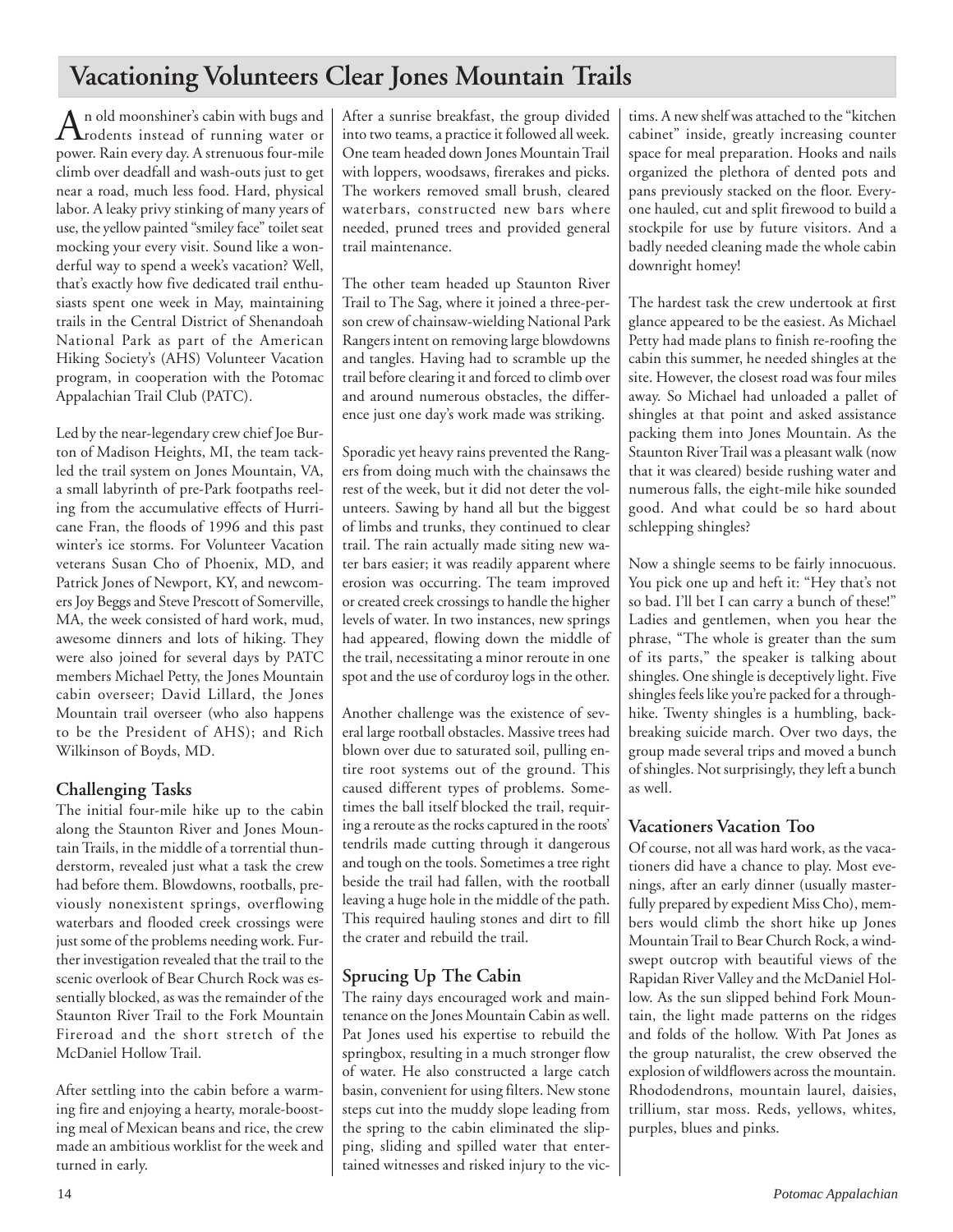Nights were spent playing cards, discussing the various philosophies of Ayn Rand and John Grisham (the two books in the cabin) and waxing eloquent about Harvey Nichols, whose looseleaf biography pointed out that not only did he build the cabin at the turn of the century, but that he bested everyone on Jones Mountain in physical strength and brandy makin'.

On Saturday the crew packed their gear, divided the last of the perishables and cleaned the cabin one last time. Shaking hands all around, they headed down the mountain to the traihead parking lot. The hike down, on a trail vastly improved from the grueling wet march up, served to underscore their sense of accomplishment. In the lot, they met a new group on its way up for the weekend, some of Michael Petty's students, volunteering to work on the cabin. The AHS crew nodded sagely and silently thought, "Strapping young shingle carriers." ❑

*–P. Richard Wilkinson*



*Jones Mountain Cabin Shenandoah National Park Central District*

## **Jones Mountain Cabin Gets New Roof**

Though it has taken over two years, the difficult task of putting a new roof atop Jones Mountain Cabin is nearly completed. Because the PATC cabin is very remote, shingles, generously donated by Dale Tucker, previous JMC Overseer, had to be packed down the upper Stanton River Trail from the Fork Mt. Fire Road.

After extensive paperwork and special arrangements with the Shenandoah National Park Service, mules were to be used to transport the heavy and awkward-sized shingles to the cabin, using the local trails in the region, but on the scheduled day, the muleskinner and his stock failed to show up at Big Meadows.

Hence, Boy Scouts from Virginia and Maryland, students from Montgomery College, volunteers with the American Hiking Society, and the author moved them overland to the cabin, two and a half miles away. The actual roofing was performed by Tom Jorgensen, Weaver Cabin overseer, his son Dave, and me, an admitted amateur roofer. ❑

> *—Michael Petty, Jones Mt. Cabin Overseer*



*Michael Petty, Jones Mountain Cabin Overseer, having a "roof" time of it getting the cabin re-shingled.*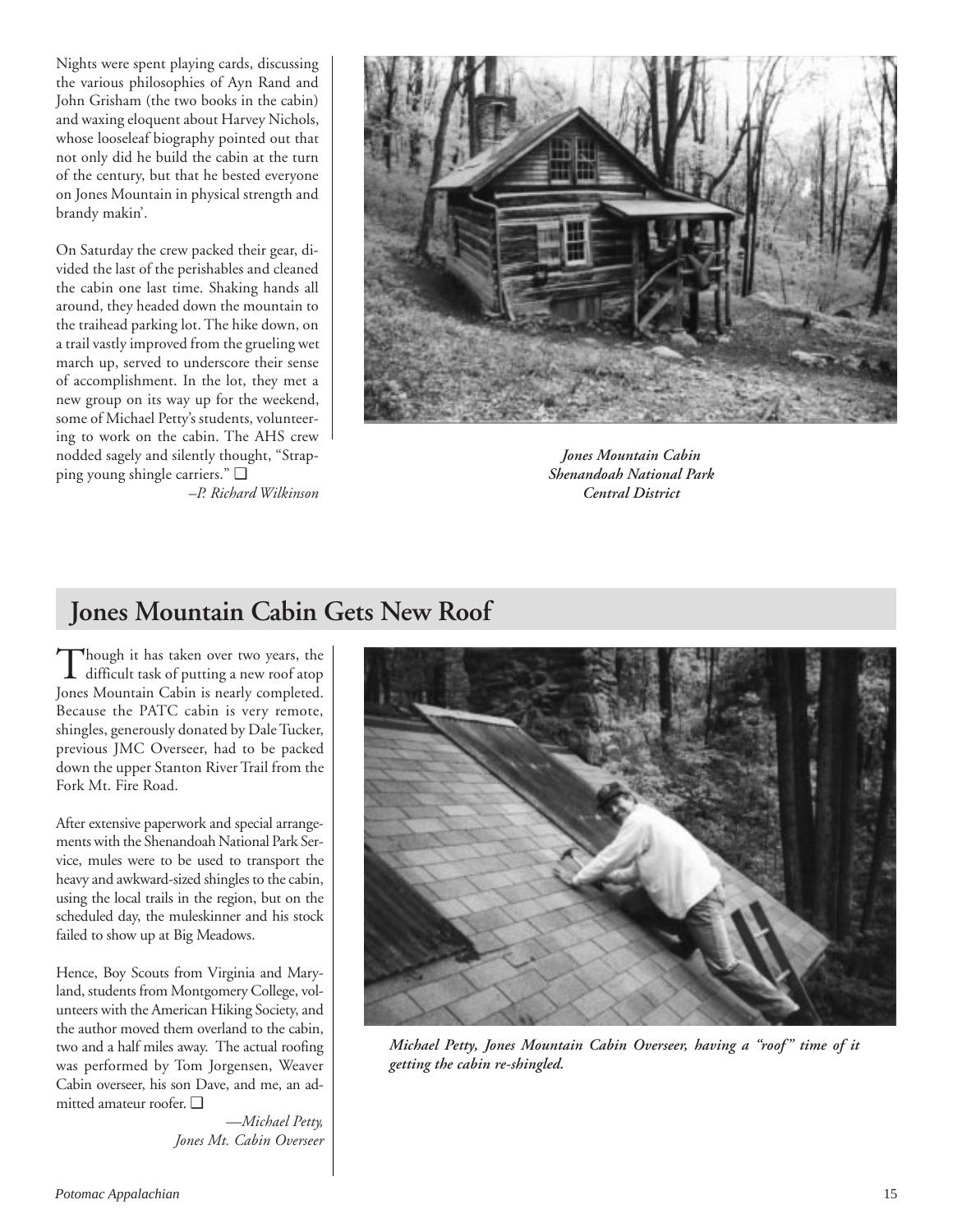## **Trails Workshop Coming In September**

Do you know the difference between a<br>McLeod and a cutter mattock? Are your waterbars constructed properly? Do you know how to build a rock step or retaining wall? Or have you been thinking about becoming a trail overseer but would like to know more about the duties and responsibilities? This is where you find out.

## **Mark your calendar!**

The eleventh annual North District trail maintenance workshop and camp-out will be held again at Mathews Arm campground on Saturday and Sunday, September 12-13. This event is co-sponsored by PATC's District Managers in the North section of Shenandoah National Park, and the park staff. We offer up a weekend of trailwork instruction, great food, fun and fellowship.

## **Come All Ye Overseers**

All club members are invited, both active trail overseers or trail crew members—and those new members who are considering becoming an overseer or crew worker. It's a great opportunity to learn, pick up new skills, talk with park rangers, and just enjoy the beautiful setting of SNP in September.

The workshop will feature discussions and instruction by park rangers and club veterans, with hands-on demonstrations of trail maintenance techniques. In addition to SNP trail standards, tool use, and safety, we will offer three levels of instruction for each day. Check off the area that interests you for each day on the registration form below.

## **Basic Course**

The basic course is just that—the trail basics! This is for new or potential overseers. We will cover the duties and responsibilities of trail stewardship and teach the basic skills—how to clip and weed, how to clean waterbars, how to paint a blaze, how often to visit your trail. And just as important, WHY we adhere to such standards.

## **Waterbar Course**

This course will center on erosion, its effects on the trail, and how to control it. We will cover the proper construction of waterbars, check dams, and other erosion control devices. We will also show where to place these devices on the trail and how to look for potential water problems.

## **Rock Work Course**

This course will center on the construction of rock steps and rock retaining walls. We will cover when, where, why and how they should be built. This course is for experienced overseers who wish to expand their skills.

We may touch upon power weeder use if there is enough interest. Chain saw use will not be a formal topic.

## **Evening Campfire and Great Meals**

The campground setting gives members a chance to mix trail work with a weekend of camping. A portion of Mathews Arm Campground will be set aside for exclusive use by PATC for this weekend. There will be an evening campfire get-together Saturday night at the campground amphitheater.

The event will be catered at \$16 per person cost for meals. No one has ever been disappointed with the food served at this workshop! This fee will cover lunch and dinner on Saturday, and breakfast and a lunch buffet at the conclusion of the workshop on Sunday. There will be no entry fee to the park or campground for participants. The program starts 10:00a.m. Saturday, and ends 1:00p.m. Sunday.



*So this is how you build a waterbar? Participants of the 1997 North District Workshop receive hands-on instructions on a section of trail nearby Mathews Arm campground.*

## **Getting There and Signing Up**

Mathews Arm campground is located near milepost 22 on Skyline Drive in the North District of SNP. Use either the Thornton Gap or Front Royal entrance stations. Please make reservations early as the workshop is limited to 25 participants and we always fill up early. Call George Walters at 410/426-2724 to reserve your spot. (Once we are filled up, a message will be left accordingly on the recorder.) Then mail the form below with your area of interest and fee by September 5th. You will then be sent a confirmation and further instructions. See you there! ❑

> *–George Walters North District Hoodlums Crew Chief*

| <b>REGISTRATION FORM</b><br>Annual North District SNP Trails Workshop<br>September 12-13, 1998                                         |                                                                            |  |  |
|----------------------------------------------------------------------------------------------------------------------------------------|----------------------------------------------------------------------------|--|--|
| Name:                                                                                                                                  |                                                                            |  |  |
| Phone# (day):______________________________ (eve.):_____________________________                                                       |                                                                            |  |  |
| Number of Reservations: __________                                                                                                     |                                                                            |  |  |
| Check Area of interest:<br>Saturday:<br><b>Basics</b><br>Waterbars<br>Rockwork                                                         | Sunday:<br>$\Box$ Waterbars<br>$\Box$ Rockwork<br>Power Weeder (tentative) |  |  |
| Please include \$16 per registrant, checks payable to George Walters.<br>SEND TO: George Walters 5604 Pilgrim Road Baltimore, MD 21214 |                                                                            |  |  |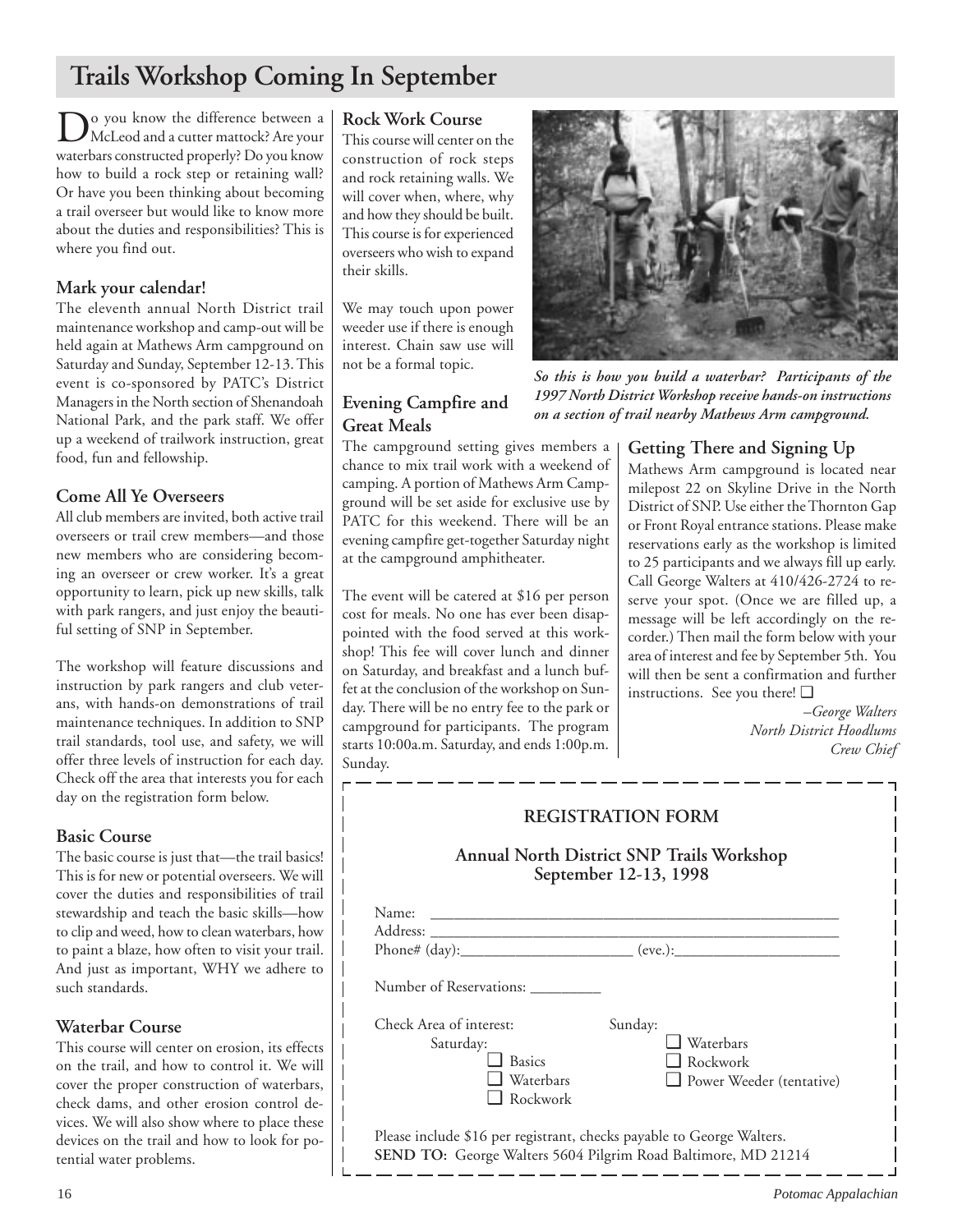## **Czech Paradise -Wild Walking Adventures with Michelle**

Spent one month touring the Czech Re-<br>public by train, bus and foot, and still public by train, bus and foot, and still wasn't ready to leave. Outside of Prague, the capital, many people don't think of the Czech Republic as a vacation destination. This small country, bordered by Germany, Austria, Poland and Slovakia, has much more to offer, though.

As with most European countries, the Czech Republic has an endless supply of castles, chateaux and churches, many dating from the 12th century of earlier. Scores of these historical buildings have been, of are currently being, renovated, but even those in ruins are fascinating. If you're looking for incredible architecture and a rich assortment of cultural activities and night life, then Prague is definitely the place to go. Personally, though, I preferred the more understated Baroque and Renaissance main squares of the smaller towns. An evening spent in the small Moravian town of Telc, drinking a glass of local red wine and watching the sun set over the 16th century village square, was an evening I'll never forget.

All these sights can be seen from a car, train or bus, but if you prefer a more active vacation, there is ample opportunity for cycling, hiking, skiing and even rock climbing. To the southwest are the low hills and mountain ranges of the Sumavas', perfect for cross-country skiing or light hiking. The northwest offers the Bohemian mountain ranges of the KrKonse, with the sandstone "cities" of Cesky, Raj and Adrspach-Teplice. This was a rock climber's paradise and some of my favorite hiking. Since much of the countryside is low, rolling hills, dotted with little towns, cycling seems to be a favorite pastime of the Czech people, next to drinking pivo (beer), that is. In fact, I was stopped several times by cyclists offering me a ride on their handlebars!

Since I had neither bicycle, skis nor rock climbing gear, I kept my feet on the ground and enjoyed the countryside on foot. It's not hard to find hiking trails in the Czech Republic, many with signs at major crossroads and markings along the way. The few times I managed to get lost were because I hadn't paid close enough attention to the markings, which may be anywhere (trees, posts, sides of houses or buildings, etc.). If you haven't seen a marking in 50-100 meters, you probably need to

backtrack. One warning though: these trails can go anywhere. You may be walking through beautiful forests, meadows along rivers and dirt roads. But, you may just as easily spend several kilometers walking along a heavily traveled paved road. This is not only unpleasant scenically, but also rough on the feet no matter how good your boots may be.

My favorite hiking area was in the Czech Paradise (Cesky Raj) in Northern Bohemia. I spent two days hiking in this region, using the town of Jicin as my base. The first day I took a train to the little hamlet of Ktova, from where I could see the ruins of Trosky Castle sitting majestically on the hilltop above the town. The trail to the castle was steep, passing country houses, meadows covered in spring flowers, and climbing through the woods beneath the castle. Only two towers of the castle remain, but I enjoyed scrambling around the rock ruins and the views from the one tower open to the public. From there, I followed the trail for 7 kilometers to the rock formations of Huboskalske Skalni. This part of the hike took me through some forested areas, along country lanes, a few kilometers of paved roads, then back on the wide dirt path leading to a vista overlooking the Hreba Skala. Huge sandstone and volcanic basalt pinnacles rose from the valley below. Everywhere, rock climbers were scaling the peaks. It was an impressive sight. Past the overlook, the path continued into the woods. I was hiking along serenely, mostly alone, when suddenly I stumbled into a carnival-like setting. There were rides, food stalls and people everywhere. It took me several minutes to realize I was at Valdstejn Castle. To enter the castle, I crossed a ravine on a stone bridge lined with statues. Inside, people were dressed in period costumes, making and selling various crafts. It was a bit kitschy but kind of interesting. There wasn't much of the castle to see, but the chapel was beautiful and the setting, on the edge of the Hraba Skala, was magnificent. From there it was only a few kilometers to the town of Turnor and the train back to Jicin.

The next day I hiked around the larger rock formations of Prachovsky Skaly. Unlike the Hruba Skala, where you only view the rocks from above, these trails climbed up and down among the sandstone towers. At times you are above the rocks, looking into a valley of pinnacles and rock climbers. At other times, you walk at the base of the rocks, marveling at their heights as you wind your way among the thin labyrinth of passageways. There are several different trails to choose from, all well marked and easy to follow. In fact, they were almost too well marked. There was a bright green metal railing running along many of the paths. At first I was annoyed by this, but there were actually quite a few steep, sloping stone steps where a handhold was useful, if not a necessity. Still, I would have preferred a more natural railing, or at least a color that blended better.

As much as I enjoyed hiking the Ceky Raj, if you only have a short time in the Czech Republic, go directly to Adrspache-Teplice, in the far northeast corner of the country near the Polish border. There are actually two separate clusters of rock formations, but they comprise a single nature reserve, 15 kilometers east of Trutnov. There is an agonizing, slow yet scenic, little train connecting Trutnov, Adrsplach and Teplice. Using Teplice as my base, I was able to hike both rock cities in four hours of non-stop awe and wonder.

The trail began along a forested stream, gently climbing for about one kilometer to the former site of the 13th century Strman castle, destroyed in 1447. Nothing is left of the castle, but I climbed a series of metal and wooden ladders to an overlook—not a climb I would recommend to anyone with a fear of heights or vertigo! The trail continued through the pine forest, eventually reaching a chata (hut). Here the trail split to form a loop. The rock formations had gradually been getting larger and I was now surrounded on all sides. At one point, several of the rocks were leaning together, forming a high ceilinged cave of sorts. With the exception of an overactive imagination, I was completely alone in this damp, dark, eerie place. The only sounds were my footsteps and water slowly dripping from the rock walls. I kept expecting some mythical creature to leap out from behind a rock.

At the northeast end of the loop, I deviated from the normal tourist trail and headed for one-half kilometer on a green trail, then veered south onto a blue trail. For the next five kilometers or so, I was on the type of

*Continued on page 18*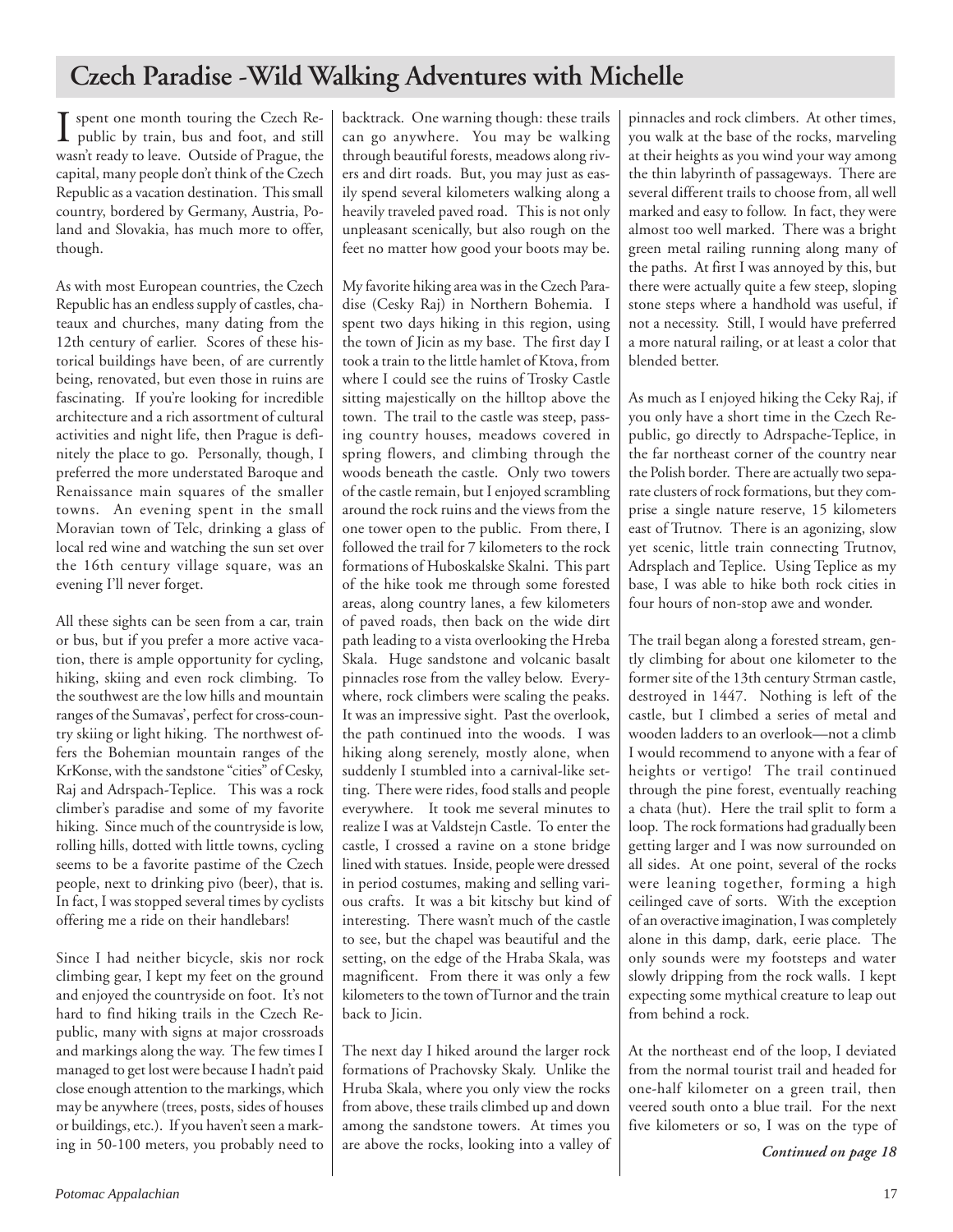hiking trails I love, varying terrain or fairy tale forests with bright green foliage, up and down hillsides, through rock "gorges," sometimes marshy with slippery rock and roots. Always a challenge and never dull.

Suddenly, I found myself standing atop an overlook of the rock city of Teplice. The view was even more spectacular because I wasn't expecting it. From here the trail widened and eventually descended into Wolf Gorge, merging with the trail to Adrspach on the valley floor. I assumed the 2.5 kilometer walk to Adrspach would be relatively flat and easy. I was in for a surprise. Walking through the gorge, I was surrounded by pine forests with glimpses of huge sandstone rock jutting up behind the trees. The forest eventually gave way, and I was back among the rocks again. The trail alternated between dirt, sand and small log "sidewalks", some of which were in bad shape from last year's flooding. I came to a fork in the trail with no indication of which way to go, so I took the route that looked most interesting. I clambered up, down, around and through the rocks on a series of bizarre wooden ladders. The steps were thin, narrow planks of wood, and the ladders tilted at all angles, some completely

## **End of the Trail Festival**

The Katahdin Area Chamber of Commerce is sponsoring its first annual End of the Trail Festival at Hidden Springs Campground and the Northern Timber Cruisers on Outer Bates Street in Millinocket, Maine. The festival, which will take place September 25-27, will include exhibits, speakers, demonstrations, an outdoor skills contest, and food. For more information, call the Katahdin Area Chamber of Commerce at 207/723-4443.

## **Answer:**

High Point, which is in the Bull Run mountains.

vertical, others almost horizontal. In a couple of places, the ladders were broken or missing and I had to find my own route up to the next level. To my surprise, the bottom of one of the ladders was a pond! Three thin logs had been haphazardly nailed together as a makeshift bridge. It didn't look too stable, but there was no other choice. This was definitely not a trail for the average tourist out for a stroll!

After the pond, the trail began to have a more "tourist" feel, with signs and wider paths. The sign indicating I had reached Adrspach Skaly was in several languages, butchered English being one of them. I took the "way of sightseeing" loop trail, which once again wound me up and down through rock formations. Along the way there were signs pointing to different rocks that had been named. It was great fun to me to observe that someone else thought a particular formation resembled names like Lovers, The Mayor, The Jug, The Globe and my favorite, Elephant Square. With a little imagination you could definitely see the trunks of large and small elephants surrounding you in this little rock plaza. Even after so many hours of walking among rocks, I was never bored. I spent most of the last hour with my mouth agape, sometimes laughing out loud, sometimes in complete awe at what I was seeing.

As reluctant as I was to leave this mystical place, reality and the last train back to Teplice beckoned. This was one hike where I was glad to have been alone. The silence and solitude added an element of mystery and myth that wouldn't have been present with even one other person along. It was a special hike and one I'll remember for a long time to come.

*The author of this article, Michelle Potter, is a PATC member-in-exile, currently on walk about in various foreign parts. She has shared her adventures with friends by reporting thus far from cybercafes in Europe. Michelle is a backto-back finisher of PATC's Dogwood Half-Hundred, a Field Team Leader with the Shenandaoh Mountain Rescue Group and a sometime assistant trail overseer on the popular Old Rag Mountain Ridge Trail under the tutelage of the legendary Andrea (Lemon Drop) Dollar, who is currently pushing her own through-hike into New England.* ❑

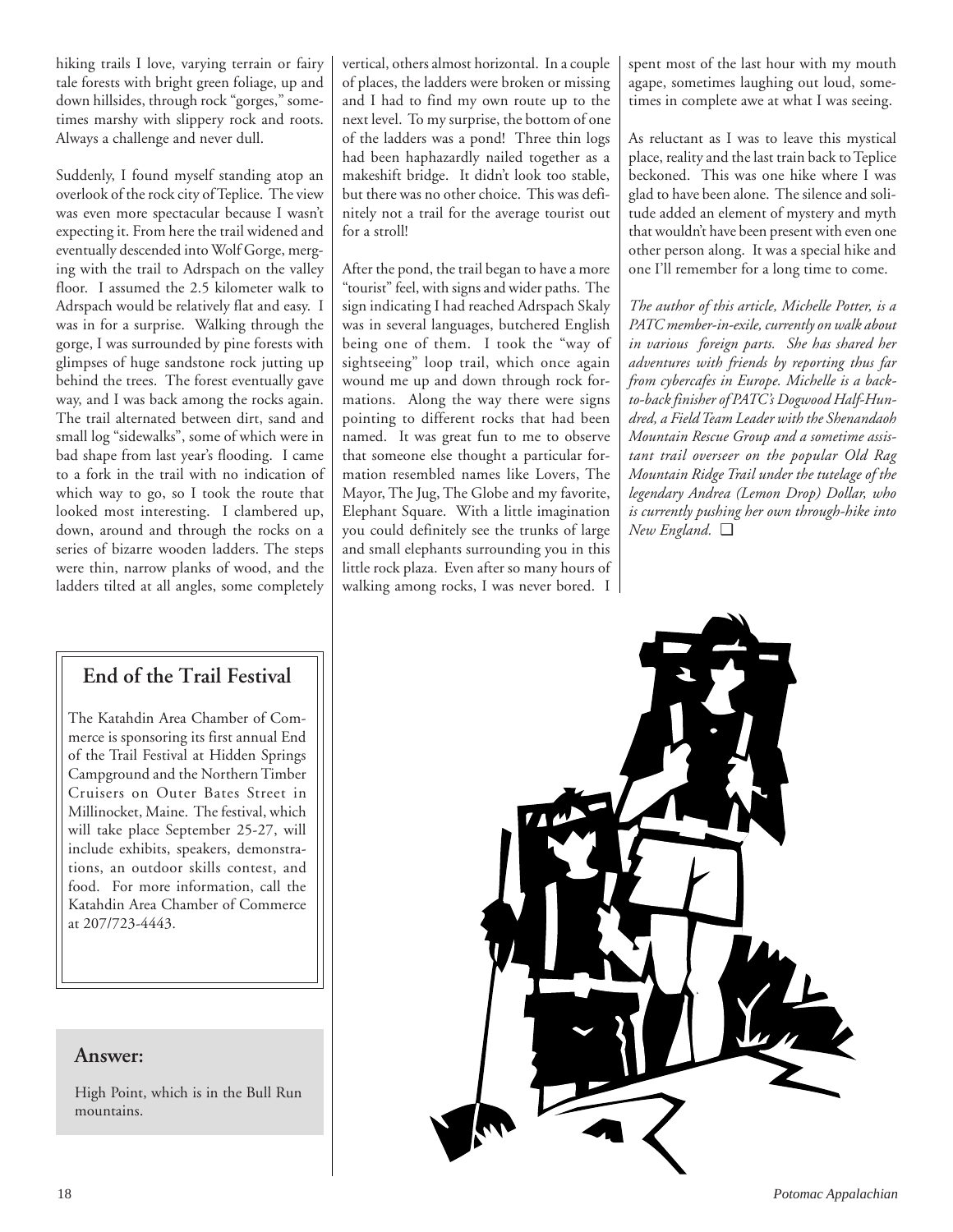## **TRAILHEAD**

The most significant rewards for trail-<br>builders and overseers are not material. The intimate knowledge of a small section of woodland, the pride of a well-maintained footpath, and the sincere appreciation of passing hikers are pleasures that increase with time and effort. The club sweetens the pot, however, by throwing in a few perks. Trail maintainers receive discounts on gear, overseer patches and t-shirts, and access to the assortment of club tools and facilities. This year the pot is even fatter. Overseers and crew members who put in significant amounts of hard work and sweat will be provided with a "Trailblazer" rocker patch and a small pocket knife. Criteria for receiving the awards will be left mainly to the discretion of the District Managers with guidance and suggestions from the Supervisor of Trails and Trails Coordinator. Needless to say, those overseers who've decided to farm nettles on their sections will be ineligible.

One trail crew that will undoubtedly receive a bag of patches and knives is the Timberwolf Crew, aka the Beckett family. The Becketts took over the Pocosin Hollow Trail last summer. The trail had been ravaged by the Great Flood of '95 and again in 1996 by Hurricane Fran. The Timberwolves have worked hard and diligently to return the trail to its former state. The crew (named for the family dog, a German Shepherd - timberwolf hybrid) includes dad Bill (Crazy Wolf), mom Tina (Lone Wolf), and their three daughters; AnnMarie (White Wolf), Stephanie (Gray Wolf), and Amanda (Little Wolf). Trail work trips are planned as family activities and often involve a weekend at one of the club cabins. The Becketts prove the old adage, "the family that whacks weeds, cleans waterbars, and clears blowdowns, stays together."

In June, the Timberwolves joined the Cadillac Crew to help build 180 feet of boardwalk in the Fredericksburg/Spotsylvania National Battlefield Park. The Cadillac Crew rounded out the month, on the 27th, by returning to their Shockey's Knob relocation project. There, twelve members of the crew "valiantly battled heat and ticks to build 300 new feet of trail." Sunday work was rained out by a day-long deluge.

June found many of the club crews celebrating National Trails Day '98. The Blue and

White Crew turned out 23 hard working souls for their White Oak Project. The crew split into four groups and tackled a stream crossing project (led by GripHoist artist Pete Gatje and Link Trail Overseer Jack Magarrell), a weeding crew (manned by Ron Kutz and Susan Cahill), a treadway rehab group (expertly directed by Central District manabout-town Mike Dyas) and a waterbar cleaning group. The weather cooperated beautifully and many workers retired to the Meadows Cabin for brews and stews. The B&W Big Chief thanks Hoodlum loaners Bernie Stalmann, John McCrea, and topher bill for their energy and expertise.

In August, club members from the West Virginia Chapter will be heading to Montana for a backpacking trip in the Many Glacier area of Glacier National Park. We look forward to seeing the slide show at the Chapter's monthly meeting at Highacre on their return.

The club recently received a letter of thanks from a hiker who wanted to recognize the efforts of an AT overseer who helped him and his dog in a time of need. The aging dog had been a routine hiking companion but, on the hot day in late-May, had become dehydrated and overheated. The timely appearance of the overseer, who had finished weeding his section and offered a lift to the hiker and his dog to the Blackburn Trail Center, was credited with saving the dog's life. The hiker expressed sincere thanks to Chris Brunton for the helping hand he extended and said, "If Chris is typical of the people you work with in the PATC, you must be very proud." He is, we are, and thanks, Chris, for your good work.

Heidi Forrest (Trails Coordinator) and Pete Gatje (Supervisor of Trails) want to remind all overseers that September 30th is the deadline for work reports for this fiscal year. It is extremely important that all work (and travel hours) be reported accurately and completely by that date. The club's government partners receive funding based on our volunteer contributions and the ATC maintains records of club work. Please be sure to submit your work reports before September 30th.

Due to time restraints and other commitments, this editor will be stepping down as of the September issue of the *PA*. Anyone interested in continuing the Trailhead tradition of cutting-edge, up-to-the-minute trail reporting may call headquarters to find out the details and responsibilities of the job. In the meantime, keep sending those crew reports to The Trailhead Bldg., c/o Kerry Snow, P.O. Box 1169, Olney, MD 20830 or to kerrysno@sprynet.com. ❑

*–Kerry Snow*

## **Volunteers - Appointed in June Trail Overseers**

| Phil Schroeder    | SNP South Blue-blaze District Manager          |
|-------------------|------------------------------------------------|
| William Gunning   | AT - Woodrow Rd. To Shippensburg Rd.           |
| Robert M. Clark   | AT - Hogwallow Gap to Marshall Mountain Saddle |
| William Ragsdale  | Austin Mountain Trail                          |
| Frank A. Deviney  | Riprap Trail                                   |
| Dennis DeSilvey   | Rockytop Trail                                 |
| Ethan DeSilvey    | Rockytop Trail                                 |
| S. V. Dove        | Staunton River (lower) Trail                   |
| Frederick B. Mohr | Saddle Trail                                   |
| Steve Paull       | Catlett Spur Trail                             |
|                   |                                                |